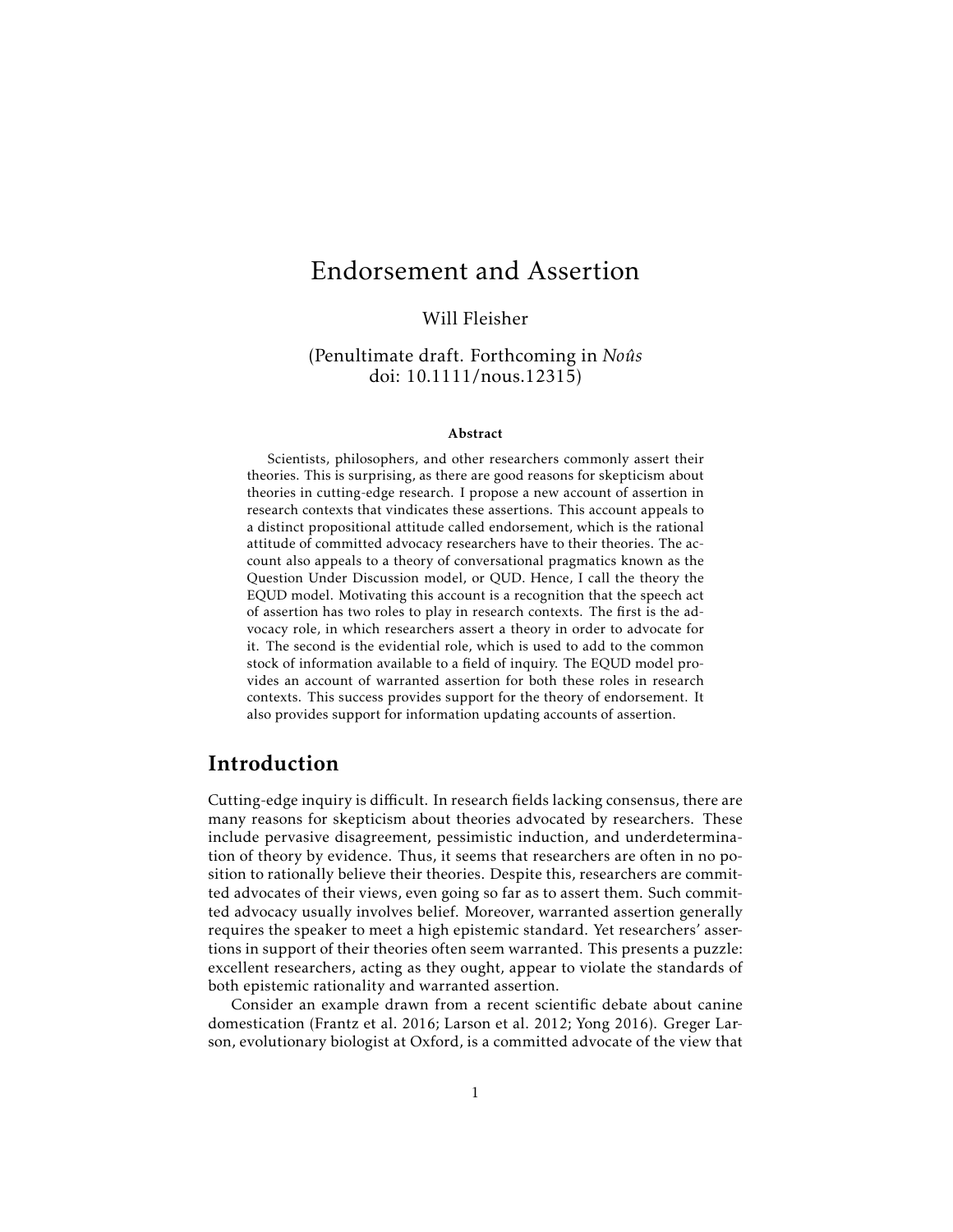dogs were domesticated twice. Summarizing their findings, he and coauthors write, "Genomics and archaeology reveal both a dual origin of domestic dogs, and a subsequent translocation of East Asian dogs into Europe" [\(Frantz et al.](#page-23-0) [2016\)](#page-23-0). Larson continues to defend this theory in subsequent publications, and in interviews with journalists (e.g., [Daley 2017\)](#page-23-1). Nonetheless, when Larson was asked to describe his confidence in the theory, he responded, "If I was being bold, I'd say it's a 7 out of 10. We lack the smoking gun" [\(Yong 2016\)](#page-26-0).

This is a clear example of a researcher who is a committed advocate for a view, who remains so over time, and is willing to assert the theory. This is despite significant disagreement with other researchers. Moreover, when prompted about the strength of his confidence, Larson gives a quite low estimate, and admits it is inadequate to support full belief. Larson is a leading researcher at Oxford, respected by his peers, and engaged in fruitful and effective cutting-edge research. A theory of epistemic rationality which counted him irrational in his behavior and unwarranted in his assertions would thus seem inadequate. We need an account that vindicates this kind of productive commitment and advocacy.

In order to solve this puzzle, I will propose a new account of assertion in research contexts that vindicates researchers who appropriately serve as committed advocates of their theories. This account appeals to a distinct doxastic attitude, which I call *endorsement* [\(Fleisher 2018\)](#page-23-2). The account also appeals to a theory of conversational pragmatics known as the *question under discussion model*, or QUD [\(Roberts 2004,](#page-25-0) [2012\)](#page-25-1). I will call the combined account the *EQUD model*.

To motivate this account, I will argue that the speech act of assertion plays two roles in research contexts. The first is the *advocacy role*, which causes the puzzle. The second role I will call the *evidential role*, which is the familiar role of adding to the common stock of information. Advocacy role assertions are valuable because they promote beneficial disagreement: productive, reasoned debate and discourse about the theory in question. Evidential role assertions, on the other hand, are relied upon to increase the common stock of evidence.

As a result, I see three desiderata for any account of the speech act of assertion and its governing norms in research contexts. First, the account must rationally vindicate researchers' assertions made in the advocacy role, despite their relatively low epistemic standing. Second, it must require assertions playing the evidential role to meet a high epistemic standard. Third, the account must explain the fact that assertions made in research contexts generate genuine, productive disagreement.

Simple constitutive norm accounts of assertion, such as the Knowledge Norm Account [\(Williamson 1996,](#page-26-1) [2000\)](#page-26-2), have difficulty meeting the first desideratum. The second and third desiderata cause trouble for context-sensitive constitutive norm accounts, such as those defended by [Goldberg](#page-23-3) [\(2015\)](#page-23-3), [McKin](#page-25-2)[non](#page-25-2) [\(2015\)](#page-25-2), and [Gerken](#page-23-4) [\(2015\)](#page-23-4).

The EQUD model, however, meets all three desiderata. This success has two significant upshots. First, it provides support for the theory of endorsement. Second, it provides evidence concerning the nature of assertion more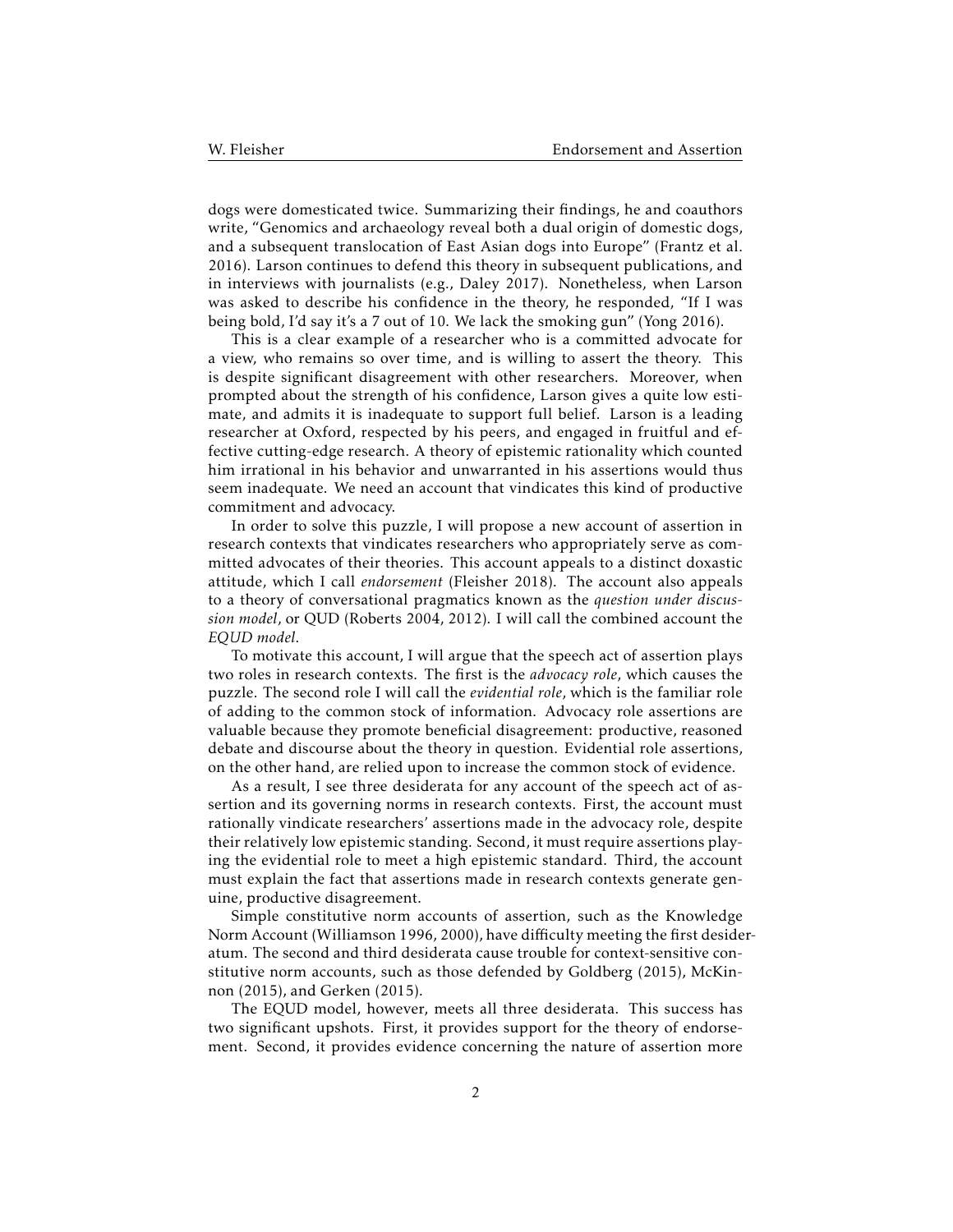generally. In particular, its success serves as disconfirming evidence for simple constitutive norm accounts like the Knowledge Norm of Assertion. It instead supports accounts of assertion that characterize it by its essential effect of updating conversations. It confirms information update accounts such as those proposed by [Stalnaker](#page-26-3) [\(1984\)](#page-26-3) and [Roberts](#page-25-1) [\(2012\)](#page-25-1).

Below, I will first outline the skeptical worries facing researchers, and then argue that researchers nonetheless make warranted "renegade" assertions of their views. In section 3, I will argue that contextually sensitive constitutive norm accounts cannot meet the second and third desiderata as they are currently formulated. Finally, I will propose the EQUD model, and argue it is the best account of assertion in research contexts.

# 1 Skeptical Worries

Skeptical challenges for both philosophy and science are well-known. Much has been written about the special problems faced by philosophy, and concerning the realism/anti-realism debate in the philosophy of science. Most of these will likely be familiar. However, it is worth mentioning some challenges that make belief irrational, and knowledge unrealistic, in contexts of inquiry.

One such problem is pervasive disagreement. Recently, Bryan Frances [\(2010;](#page-23-5) [2013\)](#page-23-6) and Sanford Goldberg [\(2013;](#page-23-7) [2015\)](#page-23-3) have argued that philosophical disagreement is particularly inimical to knowledge and justified belief. Goldberg's argument focuses on "systematic" disagreement: philosophical disagreement is not localized to an individual proposition, is widespread in the field, and is entrenched [\(Goldberg 2015,](#page-23-3) 229). Frances, on the other hand, focuses on the specific problem of disagreement with acknowledged epistemic superiors, faced by most philosophers. David Lewis is revered as one of the greatest thinkers of his generation; yet most philosophers disagree with one or more of his views. How can one believe a theory when everyone disagrees, even our epistemic superiors? These two problems, of systematic disagreement and disagreement with experts, provide significant reason for doubt concerning philosophical theories.

Philosophy is not the only field to face such a skeptical challenge. There seems to be pervasive disagreement at the cutting edge of just about any field. It's hard to imagine what a cutting-edge field would look like without such disagreement. Consider the debates among physicists about the proper interpretation of quantum mechanics, or among evolutionary biologists about whether natural selection is gradual or episodic.

A second major skeptical challenge is the "pessimistic induction" [\(Psil](#page-25-3)[los 1999\)](#page-25-3). In the past, scientists had explanatory, predictive, mature theories which nonetheless proved false. Consider, for instance, Ptolemaic astronomy, Newtonian mechanics, and the phlogiston theory of combustion. Each of these provided explanations, helped make largely accurate predictions, and were well-confirmed by experiment. But they all turned out false. Given how often this has happened in the past, we can infer that our current theories will also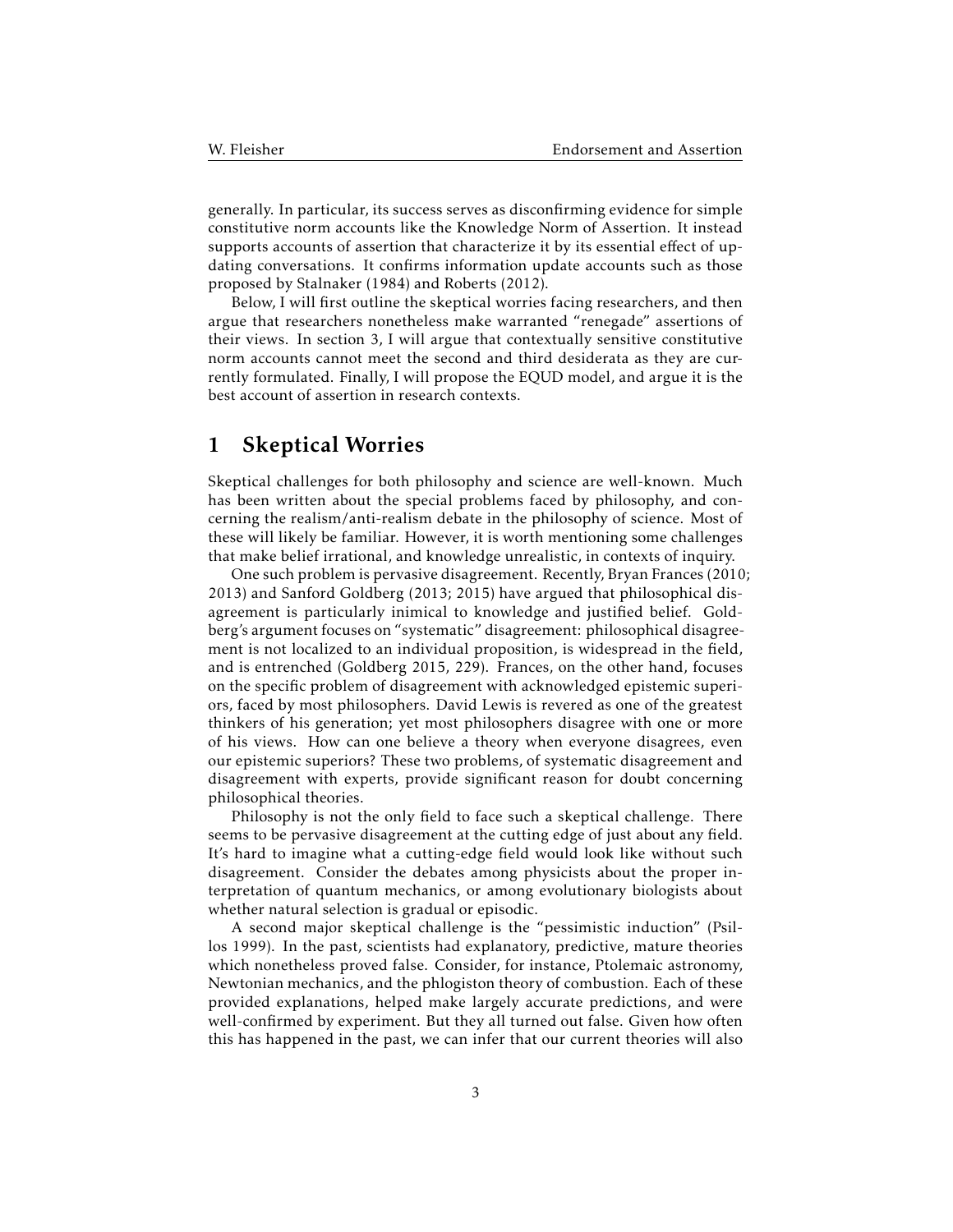be overturned. Thus, we should not believe our theories. Of course, this is a famous problem for scientific knowledge and belief. However, the problem seems at least as pressing for philosophers and humanists (Hájek 2007).

A third reason to doubt theories in cutting-edge inquiry is underdetermination of theory by evidence [\(Longino 1990;](#page-24-2) [Psillos 1999;](#page-25-3) [Stanford 2017\)](#page-26-4). Available evidence is often inadequate to definitively confirm one theory over its alternatives. This problem is especially difficult in cutting-edge fields, where it is commonly accepted that we need to generate more evidence before definitively accepting any theory.

These challenges make it extremely implausible that belief is the appropriate attitude for our favored theories in difficult contexts of inquiry. Given these skeptical worries, cutting-edge research domains appear to be what DeRose calls a "knowledge desert"[\(2016\)](#page-23-8), and what Goldberg calls a field with "diminished epistemic hopes" [\(2015\)](#page-23-3). Each skeptical problem provides a a reason to doubt the theories that we advocate. Taken together, these reasons seem decisive. Philosophers are increasingly coming to recognize this.<sup>[1](#page-20-0)</sup>

# 2 Renegade Assertions

In spite of the skeptical challenges, researchers often assert their theories. Goldberg has argued that philosophers make assertions when arguing for their theories, and suggests that we even assert the conclusions of these arguments [\(Goldberg 2015,](#page-23-3) 246-47).

An assertion is a speech act that involves making a claim about the way the world is. I will be considering to two kinds of theories about the nature of assertion.[2](#page-20-1) The first kind explains assertion by appeal to its essential effect: updating the conversational context of the speaker and audience. I will focus on a version of this theory which understands this as updating the information in the "common ground." This common ground represents the information mutually accepted by the participants in the conversation. This is the kind of account I will ultimately endorse.<sup>[3](#page-20-2)</sup>

The second kind of theory appeals to constitutive norms. A popular recent version is the Knowledge Norm Account (KNA) [\(DeRose 2002;](#page-23-9) [Williamson](#page-26-1) [1996,](#page-26-1) [2000\)](#page-26-2). According to KNA, assertion is individuated as the one speech act governed by the knowledge norm. This norm is a rule that constitutes the act type, much like the rules of chess constitute the game. This rule is: Assert that *p* only if you know that *p*. According to KNA, every token speech act appropriately governed by this constitutive rule is an assertion. Every assertion is appropriately evaluable by this standard, even those not intended to follow the rule, e.g., lies.

KNA is a powerful, simple account that meets a number of important desiderata for a theory of assertion. KNA explains the effectiveness of assertion in communicating knowledge. It also explains why assertions can be challenged, and how they can be evaluated as normatively appropriate (i.e., warranted). KNA explains the apparent sincerity requirement on assertion: it seems that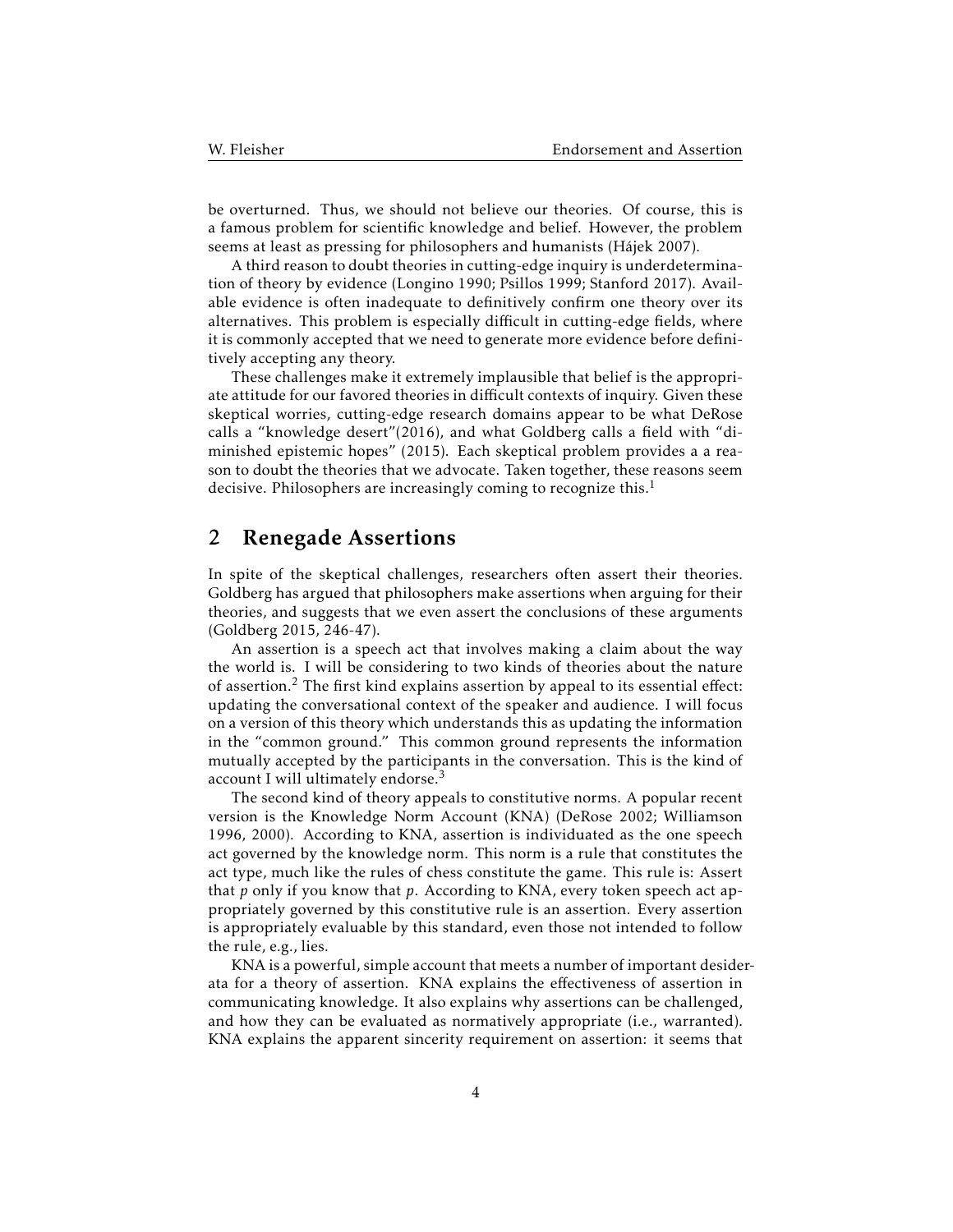generally one must believe what one asserts, and of course knowledge is thought to entail belief.<sup>[4](#page-20-3)</sup>

Despite its virtues, KNA also has several difficulties. One problem concerns whether knowledge is the appropriate standard for the norm. Numerous argu-ments have been proposed in support of other epistemic standards.<sup>[5](#page-20-4)</sup> Another problem is that KNA does not say much about what the act of assertion is, or what it does. Even if KNA successfully individuates assertion, this does not fully explain its nature or function. Some authors have thus adopted the norm as a regulative norm, rather than a constitutive one: on this view, *warranted* assertion is explained by the knowledge norm, but the nature of assertion is explained differently. Others have kept KNA as a part of the account of asser-tion, but have conjoined it with other, seemingly more explanatory theories.<sup>[6](#page-20-5)</sup>

A particularly relevant difficulty for KNA is that different contexts appear to have distinct standards for warranted assertion. Courtroom testimony seems to have very high epistemic standards, whereas casually chatting about a visit to the park does not. In the former case, if I assert that Larry was at the park, I need to see him there myself, and very clearly. In the latter, I could assert the same sentence based on a glimpse, assuming it really was Larry. DeRose has argued that these cases give us reason to prefer a contextualist account of knowledge, and that this evidence bolsters KNA and contextualism [\(2002;](#page-23-9) [2016\)](#page-23-8). However, even this kind of contextualist sensitivity cannot account for some apparently warranted assertions in research contexts (as DeRose himself notes). Larson's assertion of the two-domestication theory, described above, is an example. Such assertions are also extremely common in philosophy. Many examples are detailed by [Goldberg](#page-23-3) [\(2015\)](#page-23-3) and [Frances](#page-23-5) [\(2010,](#page-23-5) [2013\)](#page-23-6). Frances calls philosophers who remain committed to their views in light of systematic peer and expert disagreement "epistemic renegades." Following this, I will refer to assertions made in research contexts about topics marked by the skeptical worries as "renegade assertions."[7](#page-20-6)

KNA does not explain the apparent warrant of renegade assertions, even if knowledge is contextually sensitive (or even contrastivist, as in [Scha](#page-25-4)ffer [2008\)](#page-25-4). These speech acts look and sound like assertions. They seem not only warranted, but essential to our research practices. Yet, those who make them are in no position to know them, due the the skeptical worries rehearsed above. One way try to rescue KNA is to suggest that domains of inquiry are special, and that a different set of norms hold there, even though KNA holds for normal contexts. One could also argue for a constitutive norm account of assertion that is even more contextually variable than KNA-cum-contextualism. [Gold](#page-23-3)[berg](#page-23-3) [\(2015\)](#page-25-2) and [McKinnon](#page-25-2) (2015) appeal to a strategies of this kind.<sup>[8](#page-20-7)</sup>

According to Goldberg's *Mutually Manifest Epistemic Norm Account* (MMENA), the norm of assertion in a context is determined by the mutual beliefs interlocutors have about the epistemic standards of the conversation.<sup>[9](#page-20-8)</sup> Similarly to EQUD, MMENA appeals to an attitude distinct from belief to provide the appropriate epistemic standards for assertions in research contexts. Goldberg calls this attitude *regarding-as-defensible* [\(Goldberg 2015,](#page-23-3) 279). I think this is the same attitude as endorsement, though I disagree with Gold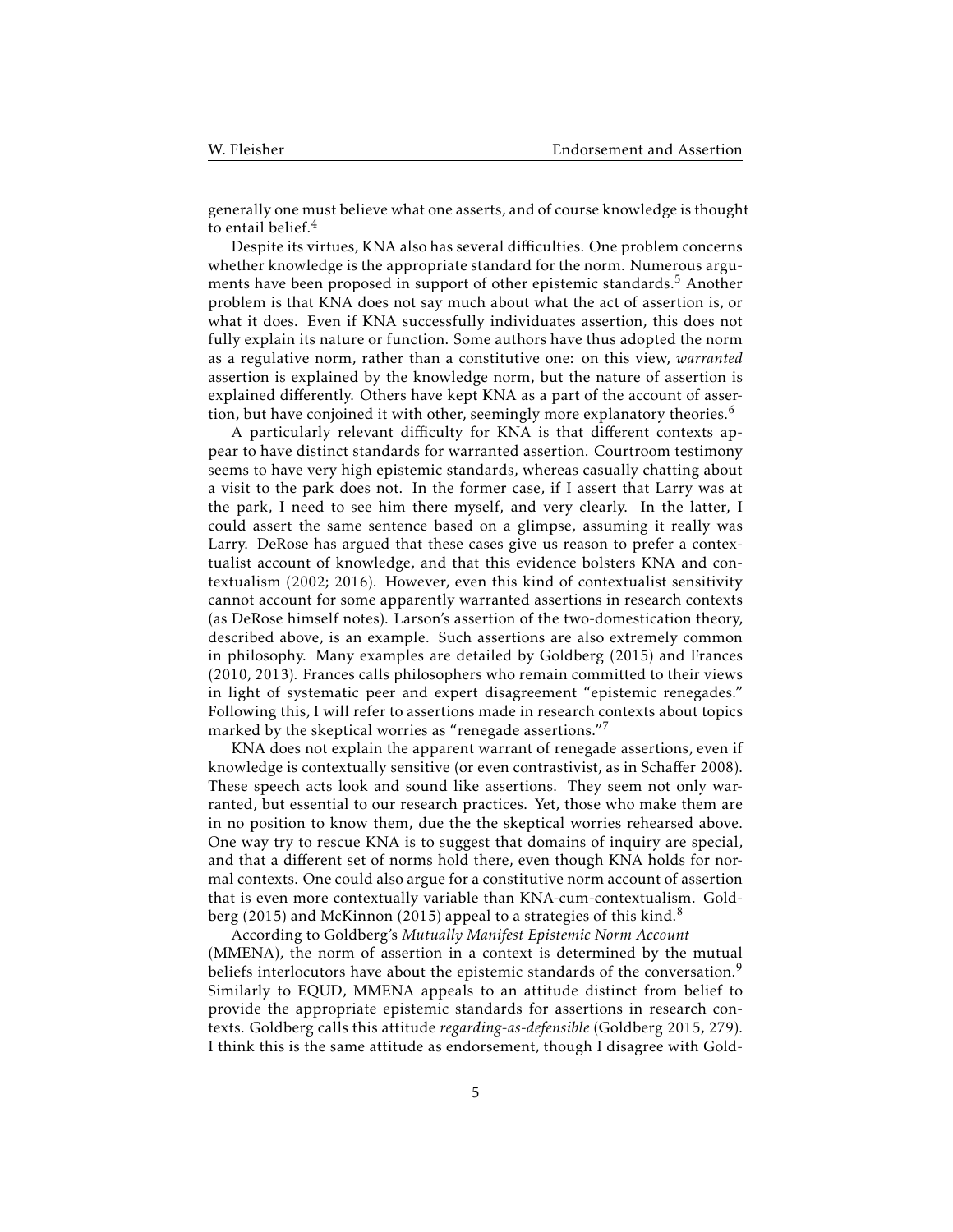berg about its characterization and governing norms.

MMENA explains warranted renegade assertions by appeal to contextual sensitivity: The standards for warranted assertion can shift based on (what the participants take to be) the conversation's purpose. In research contexts, where one is unlikely to gain knowledge based on what is said, the standards are lowered. This makes it warranted to assert things one does not believe. Renegade assertions, like Larson et al.'s [\(2012\)](#page-24-0) assertion that dogs were domesticated twice, are warranted because they meet the lowered standards in the conversation.

### <span id="page-5-0"></span>3 Two Roles for Assertion

Unfortunately, context-sensitive constitutive norm accounts like MMENA face a difficult problem. These views, as they stand, fail to adequately distinguish two kinds of assertions researchers make within the very same contexts, and thereby license clearly unwarranted assertions.

Researchers employ assertions for two different purposes. Sometimes, researchers engage in committed advocacy for a favored theory. This is necessary for rigorous debate, an essential component of healthy inquiry. Other times, researchers need to reliably transmit information, e.g., when reporting experimental results. Researchers must have a strong epistemic position regarding experiments, though not necessarily to the analysis of the results. Similarly, a high standard is required for assertions about a research field's literature or history [\(Goldman](#page-23-10) [\(2001\)](#page-23-10) calls these answers to secondary questions). I cannot assert that Lucille is committed to intentionalism about phenomenal character unless I have good reason to believe this.

Consider the following case:

Gerry is an evolutionary biologist, working on canine domestication. This field contains a contentious, unsettled debate over whether dogs were domesticated once or twice. In part, this is because there is debate about whether available evidence, like DNA result *X*, are conclusive evidence for the two-domestication-events theory. Gerry endorse this theory. In conversation, she makes the following argument:

- (1) If fossil DNA testing returns result *x*, then dogs were domesticated twice.
- (2) I engaged in fossil DNA testing, and it returned *x*.
- (3) Therefore, dogs were domesticated twice.

Gerry's assertion of (1) and (3) seem warranted. These two assertions are meant to be entered into the discourse of the field as part of a debate. We can suppose that there is disagreement about the evidential import of fossil DNA testing, and its reliability compared to other methods. Gerry has a commitment in this debate, despite lacking the kind of epistemic standing that would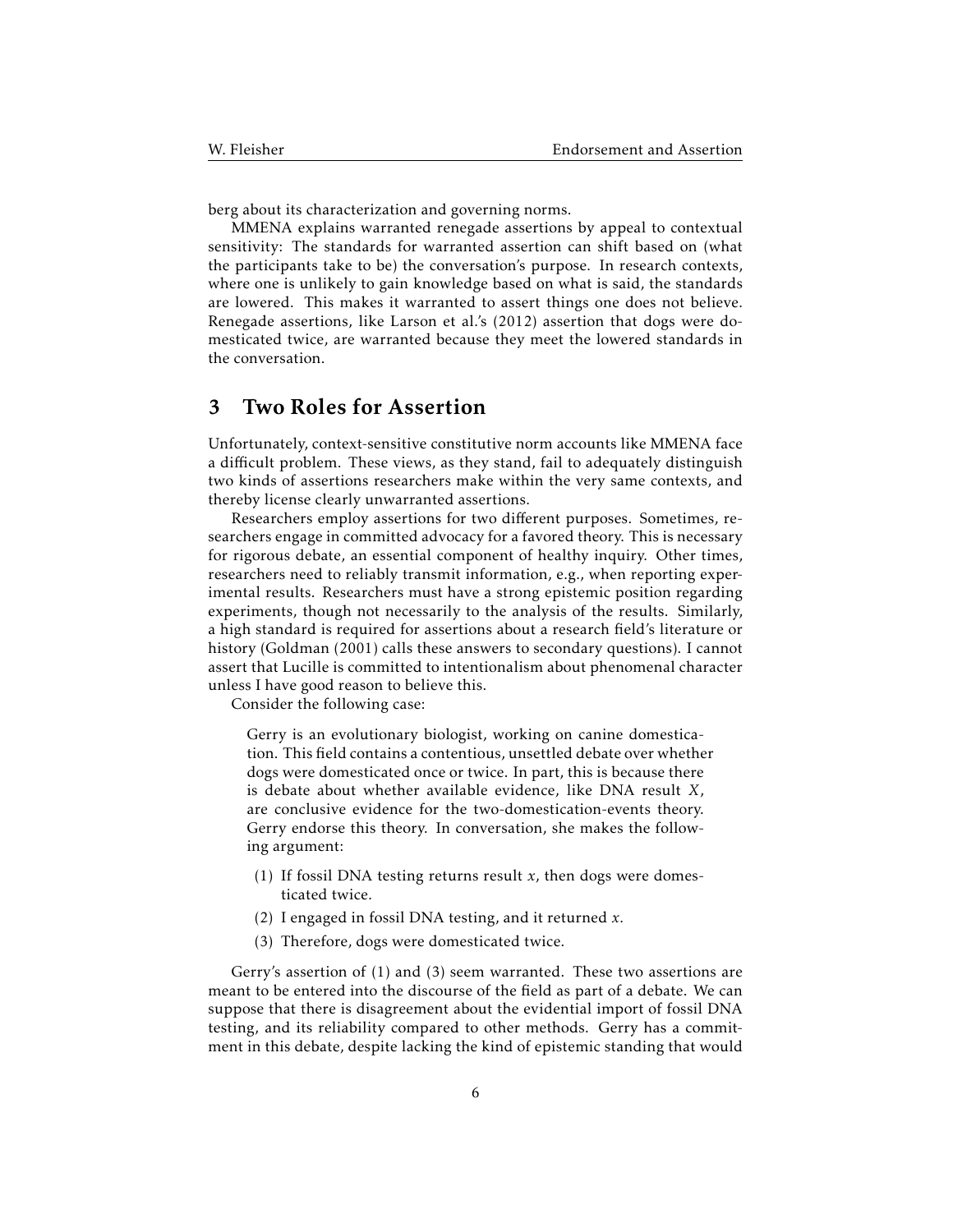be required for knowledge or justified belief. Assertion of the first premise is meant to enter into this debate, one which is likely to have good long-term epistemic consequences.

In order for assertions of this kind to contribute to healthy inquiry, they must promote the right kind of disagreement. It is intuitive that debate and disagreement are beneficial for inquiry, but there is also significant empirical evidence. Psychology research has shown that groups that disagree and engage in debate are better at following logical rules and answering questions accurately.<sup>[10](#page-20-9)</sup> Case studies in the history of science also provide support for the benefits of disagreement. Relevant examples include the development of plate tectonics [\(Solomon 1994\)](#page-25-5) and hominin paleoanthropology [\(De Cruz &](#page-23-11) [De Smedt 2013\)](#page-23-11). Solomon argues that this kind of disagreement, which she calls "dissensus," has historically been more valuable for inquiry than consensus.

Thus, it is important that the first premise and conclusion of Gerry's argument are not immediately accepted by her interlocutors. To play the proper role in debate, these assertions must be challenged. It is important for a debate that it involve disagreement, as this will spur the appropriate critique of argument, the gathering of new evidence, and the marshaling of new arguments (in the form of objections and replies). Assertions facilitate such debate, as they are liable to this sort of challenge.

Renegade assertions, such as (1) and (3), contribute to healthy inquiry by promoting rigorous debate. Such assertions are warranted, despite the many reasons to doubt they are true. Thus, they must be warranted by a lower epistemic standing than is required for justified belief. This is the motivation behind accounts of assertion during inquiry that involve lowering epistemic standards in a context.

Gerry's assertion of (2), however, is importantly different in purpose. Gerry is not proffering something for debate, to provoke beneficial disagreement. Instead, she is reporting the results of an experiment. This assertion aims to transmit information to her interlocutors, to expand the common stock of evidence in the field. It might fail: perhaps Gerry's associates know of a flaw in the experimental design. However, Gerry can generally expect to be trusted when making such an assertion. Assertions like (2) aim to guarantee the claim in question as evidence. For this guarantee to be appropriate, some higher epistemic standard is required. If researchers adopted a policy of asserting such claims based on lowered epistemic standards, the common ground of conversations during inquiry would contain inadequately supported "evidence." Such conversations could then no longer serve to expand the stock of common evidence.

There are thus two assertoric roles employed by researchers: the role of contributing to productive disagreement and debate, and the role of adding evidence to the common ground. Call these the *advocacy role* and the *evidence role*, respectively.<sup>[11](#page-20-10)</sup>

As they stand, context-sensitive views like Goldberg's [\(2015\)](#page-23-3) do not distinguish between these two roles. These accounts suggest a blanket change to the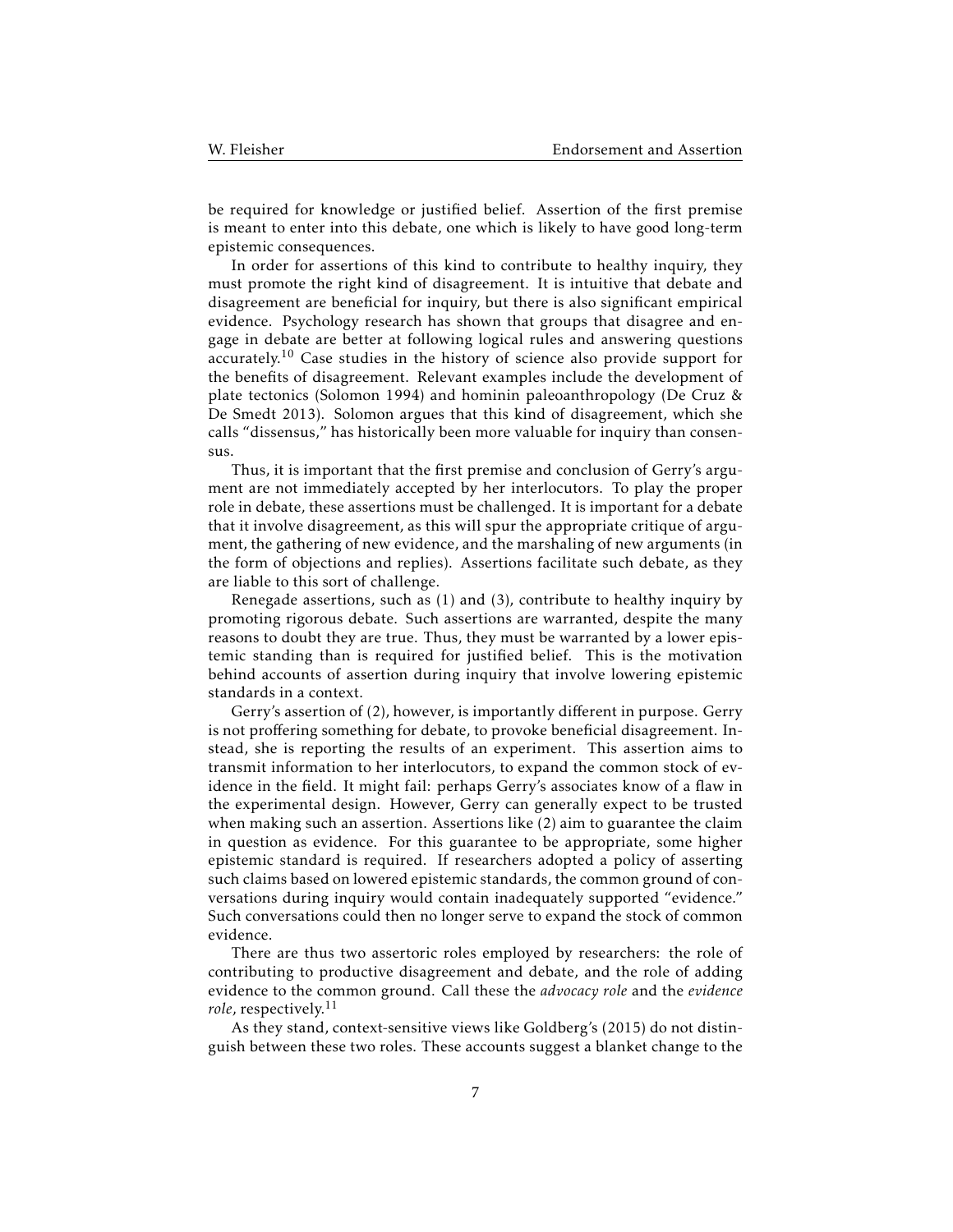epistemic requirements for warranted assertion in a specific research context. According to MMENA, this one standard is set by the mutual beliefs of con-versational participants concerning the aim of the conversation as a whole.<sup>[12](#page-20-11)</sup> The standards shift between conversations, but no mechanism is provided for distinguishing between different kinds of assertions within a context.

A view like this, where the standard of assertion is set for a whole conversation, explains how Gerry's assertions of (1) and (3) are warranted. But it would also warrant assertions like (2) based on the same lowered standard. This is clearly inappropriate. (2) is playing the evidential role of adding information to the common ground, adding to the stock of scientific evidence. It must meet at least as high a standard as assertions in more ordinary contexts. A low standard is inadequate.

Proponents of MMENA (or related views) might suggest they have the resources to respond to this objection. However, doing so would require adding features to the theory: in particular, features of the EQUD model I propose below. Thus, even proponents of context-sensitive constitutive norm views will hopefully find something helpful in my proposal. In the final section, I will return to this point, and offer my reasons for thinking that the EQUD account is preferable to a modified version of something like MMENA.

### <span id="page-7-0"></span>4 Endorsement and the QUD Model

I have argued there are two roles that assertions in research domains must play: the advocacy role and the evidential role. This suggests that to give a proper account of how assertion works in research, we need to pay attention to what assertion *does*: the nature of its general function in communication.[13](#page-21-0) In this section, I argue that the right general account of what assertion does helps explain how it plays both of these roles in research contexts. Assertions play these two different roles within the same conversation, and this is so because they can be aimed at answering different kinds of questions. I will argue that advocacy role assertions are governed by a norm which appeals to the attitude of endorsement. Meanwhile, a distinct norm governs evidential role assertions. The resulting account combines the theory of endorsement with the QUD model of discourse. The combined EQUD account provides the best theory of assertion in research contexts.

#### 4.1 Endorsement

Endorsement is a propositional attitude of resilient commitment and advocacy that researchers have to favored theories. While similar to belief, the two are distinguished by significant differences in their functional profiles and governing norms. My use of "endorsement" here is as a term of art. It does not rely on pre-theoretic intuitions about the English words "endorse' and "endorsement." Philosophers may sometimes use the term "endorse" to talk about what I have in mind, but this is not necessary for justifying the theory.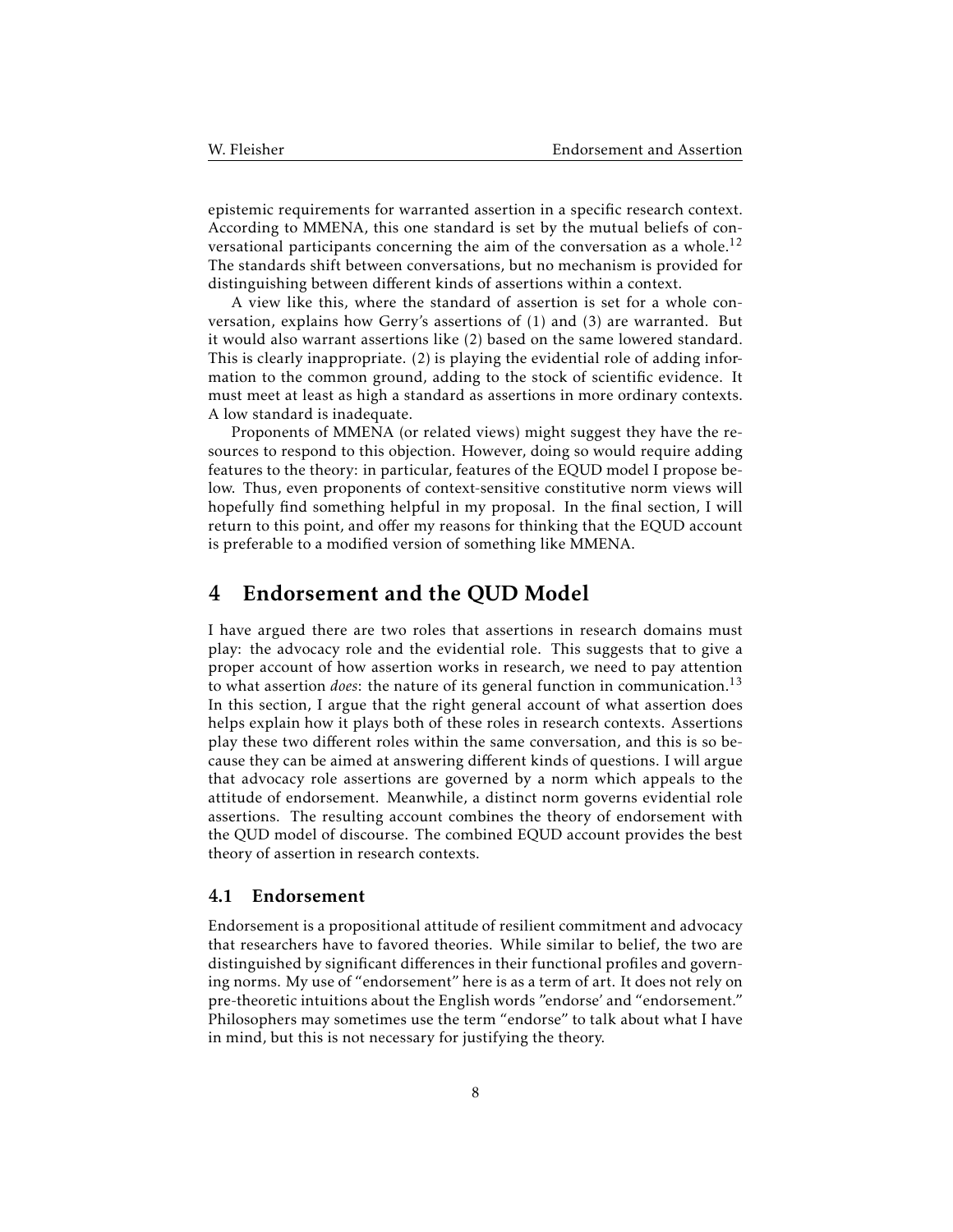The following characterization of endorsement is not meant as a full analysis. Instead, it offers some characterizing statements that should be adequate to pick out the mental state at issue.<sup>[14](#page-21-1)</sup>

Endorsement: Endorsement is a propositional attitude. *S* endorses *p* in a research domain *d* only if:

- 1. *S* is disposed to assert that *p*, or otherwise express commitment to *p* (in *d*).
- 2. *S* takes herself to be obligated to defend *p* (in *d*).
- 3. *S* treats *p* as a premise in her further reasoning (in *d*).
- 4. *S* shapes her research program in *d* (in part) based on *p*.
- 5. *S* is resiliently committed to *p* (in *d*).
- 6. *S* takes *p* to be a live option, i.e., she does not know *p* is false.
- 7. In endorsing *p*, *S* aims to promote successful inquiry.

In order to unpack this characterization, I will first discuss the features that distinguish endorsement from belief, then those most directly connected to assertion.

Endorsement is distinguished from belief in part by these conditions, especially the last five. The second, third, and especially fourth features should be interpreted as requiring a greater degree of practical commitment than belief does. When a researcher endorses a theory, this has significant import for her behavior in a research domain.<sup>[15](#page-21-2)</sup>

The resilience mentioned in condition 5 concerns contrary evidence, theoretical anomalies, and other difficulties for a theory or research program. Endorsement is typically maintained despite such difficulties. This is clearly different from belief: typically, when subjects encounter strong contrary evidence (or other difficulties) concerning a proposition they believe, they do (and should) give up their belief. Moreover, it is inappropriate to believe theories that are not favored by the preponderance of evidence. It would be irrational to believe a proposition if you think it is more likely to be false than true. Endorsement, however, can be (rationally) maintained even in such circumstances. This resilience is important for the role that endorsement plays in theory pursuit and advocacy.

Endorsement, as the seventh feature suggests, aims at promoting success-ful inquiry.<sup>[16](#page-21-3)</sup> This aim, and the related need for resilience in commitment to a theory, suggest that endorsement must be sensitive to considerations that belief is not. Rational (or justified) belief is plausibly only sensitive to reasons concerning the truth of the proposition the belief is about (and perhaps only to evidence for that proposition). A subject's endorsement, however, must be sensitive to considerations about how it can contribute to successful inquiry.

Endorsement is thus governed by a distinct kind of epistemic normativity, called *inclusive epistemic rationality*, which includes both intrinsic and extrinsic epistemic reasons.[17](#page-21-4) Intrinsic epistemic reasons are familiar, traditional epistemic reasons: reasons favoring the truth of the proposition in question. The canonical example of an intrinsic reason is evidence. Extrinsic epistemic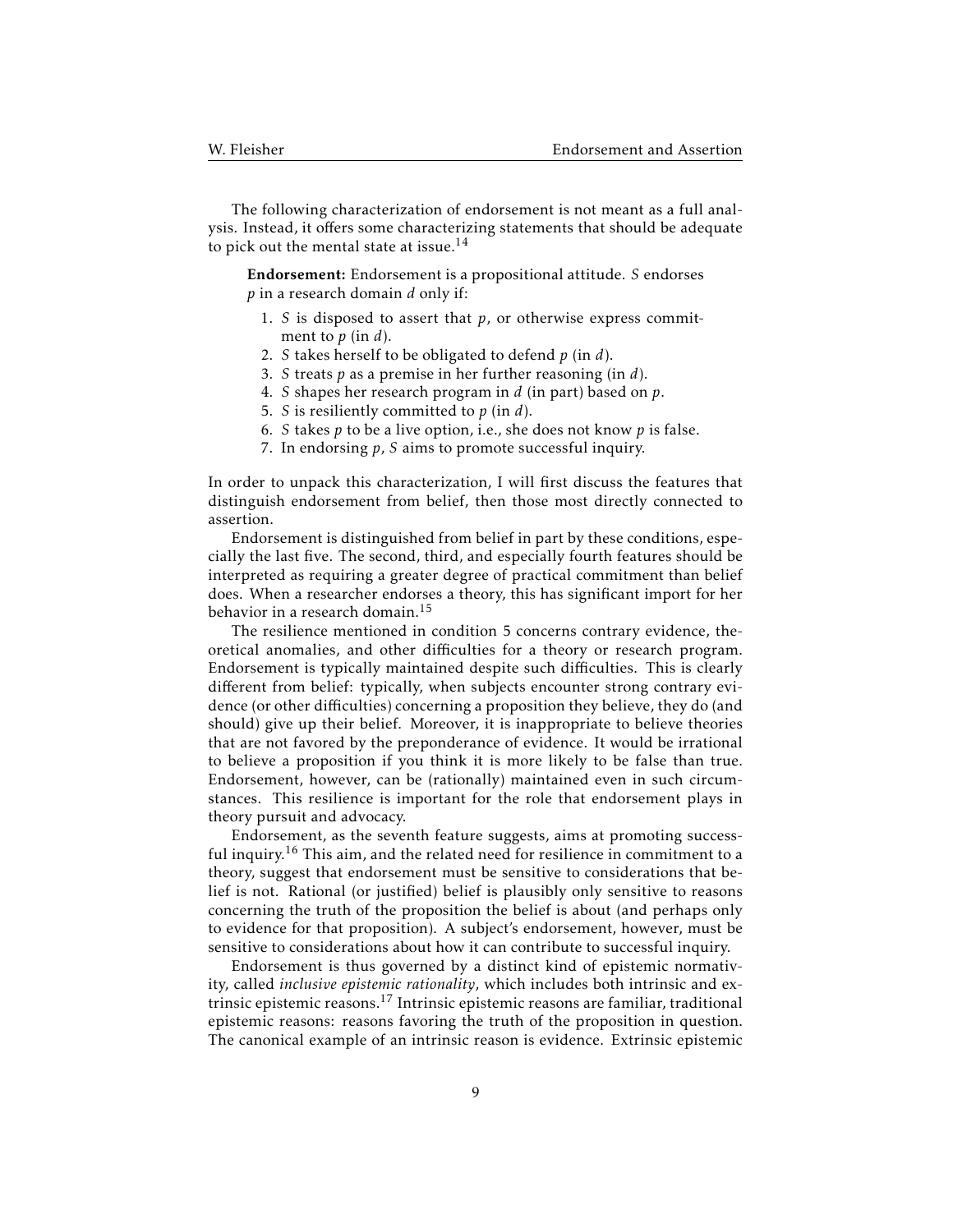reasons, on the other hand, are reasons concerning what will promote successful inquiry. They are related to truth, but indirectly. They concern, for instance, social epistemic considerations such as the distribution of cognitive labor [\(Kitcher 1990;](#page-24-3) [Strevens 2003\)](#page-26-5), avoiding premature consensus [\(Zollman](#page-26-6) [2010\)](#page-26-6), and whether being a "maverick" researcher would be useful in the circumstances [\(Muldoon 2013;](#page-25-6) [Weisberg & Muldoon 2009\)](#page-26-7). Extrinsic epistemic reasons also include considerations about the promise or pursuitworthiness of a theory, such as whether a theory is testable [\(Steel 2010\)](#page-26-8), whether it is coherent and fruitful in its predictions (Sešelja & Straßer 2014), and whether it has an associated model or heuristic that provides avenues for improving the theory or overcoming anomalies (Whitt  $1992$ ).<sup>[18](#page-21-5)</sup>

It's generally accepted that believing theories based on the reasons I call extrinsic is irrational. To see this, think of epistemic bribery cases: cases where a subject is offered many true beliefs if they form a false belief.<sup>[19](#page-21-6)</sup> Intuitively, believing on the basis of bribery is irrational. Not so for endorsement. That endorsing a claim (even with little evidence for its truth) may lead to other true beliefs is an extrinsic epistemic reason. This can be an excellent reasons to pursue, defend, and advocate for a theory. Researchers should be sensitive to such reasons when determining what to endorse. Rational endorsement, then, requires sensitivity to reasons which are irrelevant to rational belief.

Rational endorsement depends on the weight of both intrinsic and extrinsic epistemic reasons. This helps explain endorsement's resiliency when facing contrary evidence: evidential weakness for a theory can be outweighed by strong extrinsic epistemic reasons in its favor. This means researchers can be rational in contributing to better distribution of labor, and in pursuing unlikely but live options. This feature of endorsement eases tension between collective and individual rationality.<sup>[20](#page-21-7)</sup>

Endorsement's sensitivity to inclusive epistemic rationality also positions it to justify renegade assertions. Part of what warrants renegade assertions is that they promote successful inquiry. Responsiveness to extrinsic epistemic reasons explains this. Endorsement is responsive in this way. It is also associated with assertion, because of the first feature of its characterization above. It is an attitude of committed advocacy, and advocacy involves making assertions and defending the theory. This motivates the idea that endorsement is the attitude needed for sincere advocacy role assertions.

The first condition in the above characterization of endorsement builds in a relationship between endorsement and assertion. The account of assertion discussed in the remainder of section [4](#page-7-0) helps explain and vindicate this connection. Assertion is an appropriate speech act for an endorsing subject to engage in because of its essential effect: to update the common ground of a conversation. As we will see, this feature of assertion helps to explain how the same speech act plays both the advocacy and evidential roles. Assertion's usefulness in playing the advocacy role explains why endorsing subjects should be disposed to assert. Asserting is one good way of advocating for a view, and endorsement is an attitude of committed advocacy. Moreover, this explains why the norms of rational endorsement serve as an appropriate regulative norm on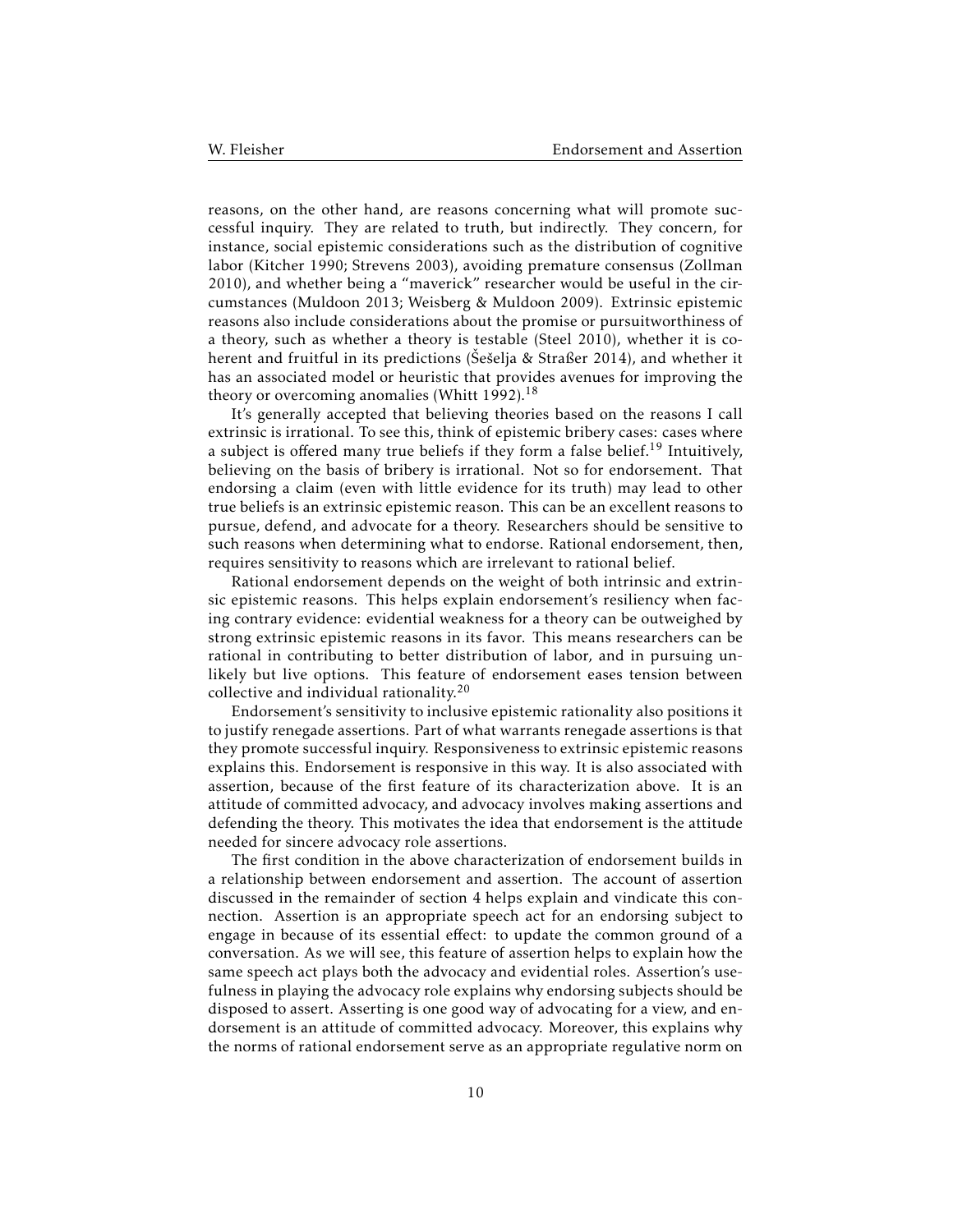advocacy assertions.

On a related note, condition 2 requires that a subject who endorses a theory be willing to defend it. The theory of conversational pragmatics discussed below (in section [4.3\)](#page-11-0) helps to show how asserting what one endorses also promotes this kind of defense. Together, these two conditions—the disposition to assert and the willingness to defend—ensure that endorsement represents a significant commitment to a theory. Such commitment is likely to increase the subject's psychological motivation for pursuing and defending the theory. A disposition to make assertions is key to satisfying both conditions.

#### 4.2 The Question Under Discussion Model

Assertion is best characterized by its essential effect: updating the shared information of conversational participants. Theories embracing this idea model the shared information with a conversational "scoreboard," also known as a context, or common ground [\(Lewis 1979;](#page-24-4) [Stalnaker 1984\)](#page-26-3). I will appeal to a version called the *Question Under Discussion* (QUD) model, which was proposed by [Roberts](#page-25-0) [\(2004,](#page-25-0) [2012\)](#page-25-1). The QUD model has been widely successful in explaining phenomena such as prosody, presupposition projection, epistemic modals, and ambiguity and anaphora resolution. $^{21}$  $^{21}$  $^{21}$ 

There are three main parts to the QUD model. The first is a context set, or common ground, which represents the shared information of the conversational participants. Following [Stalnaker](#page-26-3) [\(1984\)](#page-26-3), this is represented by the set of possible worlds that are compatible with what the participants mutually accept (or presuppose).

The second aspect of QUD is the set of questions under discussion, also called the *discourse goals*. Individual questions are represented as sets of propositions: those which are potential answers to the question. A complete answer is one of these propositions. The questions are ordered: some are *sub-questions* whose answers are pursued in order to answer more fundamental questions. To reflect this ordering, Roberts calls the set of QUDs in a conversation a "stack." Questions at the top of the stack are answered in order to answer the more fundamental questions below. When a new sub-question is raised, it gets added to the top of the stack, as part of a strategy for answering the questions already present. The most fundamental questions are at the bottom.<sup>[22](#page-21-9)</sup>

The third aspect of the QUD model is the participants' *domain goals*. These are goals interlocutors pursue by conversing. If you and I are discussing when the next train is leaving, our domain goal might be *catching a train*. The domain goals help to determine what the interlocutors' discourse goals (i.e., their QUDs) are. In research contexts, domain goals involve discovering how the world is regarding the target of that field. Domain goals may be very different in different contexts. They may sometimes be shared intentions or shared plans. In other cases, they may be more like shared desires. Helpfully, research fields seem to provide constraints on what the domain goals of a conversation will be, as they conventionally have reasonably well-established goals.

According to QUD, an assertion is a proposed answer to a question under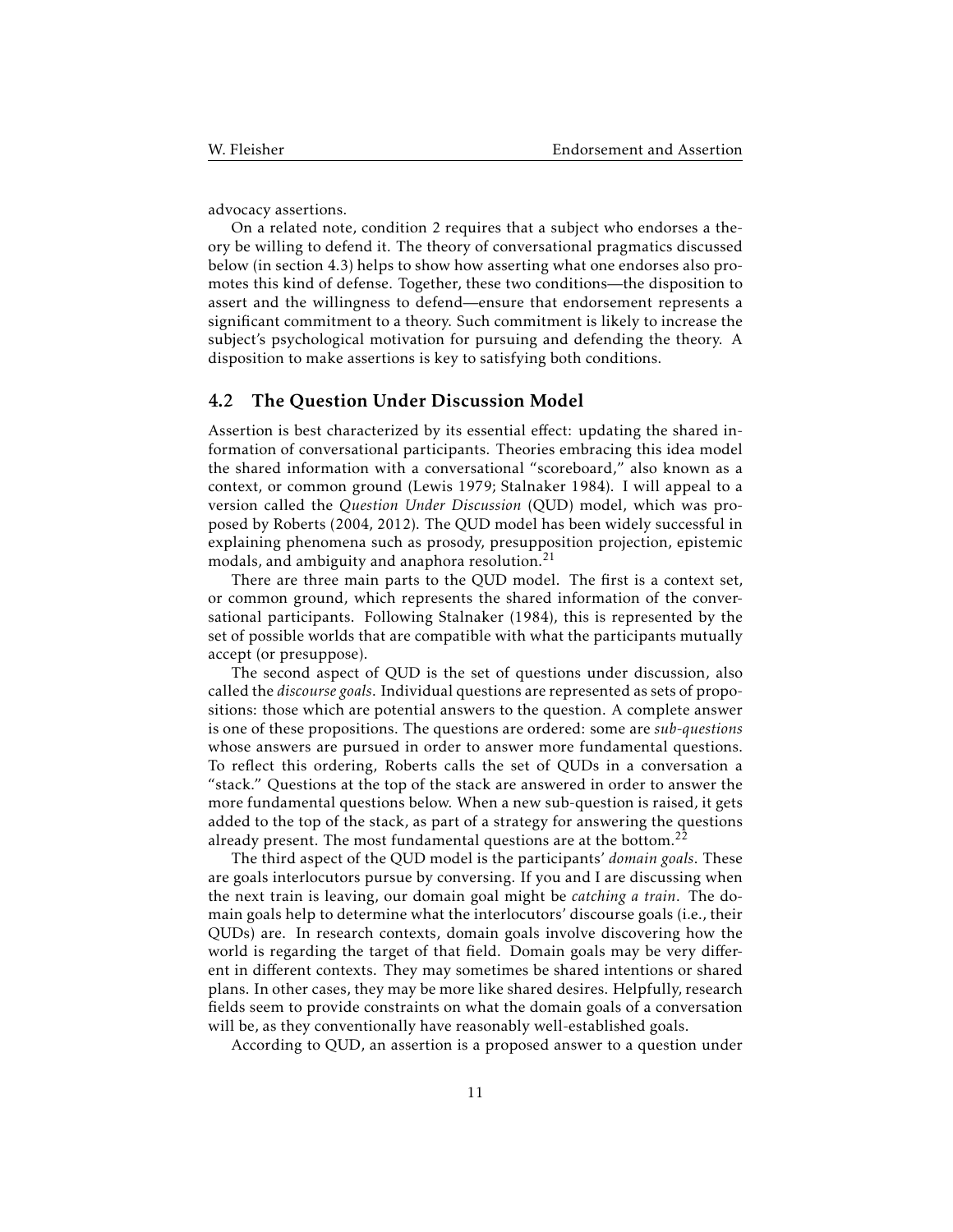discussion. When an assertion is accepted, the context set is updated by removing worlds incompatible with the answering proposition. That QUD is then closed, and participants move to the next sub-question of the overall QUD. Which assertions are appropriate, then, will depend on what questions are under discussion. The QUD model characterizes assertion in terms of what it (typically) does when accepted: it shrinks the context set by answering questions under discussion. There is no appeal to constitutive norms in defining what assertion is. However, a full account still requires a theory of when assertions are epistemically warranted. What norms, we might ask, govern when it is appropriate to make assertions of this kind? Such norms are *regulative*, rather than constitutive. They do not determine what the act is, but rather provide the standard for evaluation.<sup>[23](#page-21-10)</sup>

The QUD model allows significant variation in standards governing assertion. Which norms are relevant depends on the domain goals of conversational participants. In particular, what attitudes and epistemic statuses the interlocutors expect to gain from the conversation help determine what norms govern their speech acts.<sup>[24](#page-21-11)</sup> If interlocutors expect to know what they uptake from a conversation, then the epistemic standards a speaker must meet will often be high. This much is similar to what Goldberg and McKinnon suggest. However, these expectations can also vary between different assertions in the same context, depending on which QUD is being answered. As discussed below, this feature allows EQUD to explain both roles of assertion. If interlocutors have multiple goals in their domain, these goals can define distinct norms for answering different questions under discussion. Thus, distinct norms may apply to different assertions in the same context, depending on the QUD.

#### <span id="page-11-0"></span>4.3 Endorsement and QUD Model in Research Contexts

Together, the QUD model and the theory of endorsement provide the best account of assertion in research contexts. This is largely because, as I will argue, the combined EQUD account meets our three main desiderata. First, it explains the warrant of advocacy role assertions. Second, it explains how there remain higher epistemic standard for evidential role assertions. Third, it explains how advocacy assertions involve genuine, productive disagreement despite all participants being epistemically faultless. In this section, I will detail the account and show how it meets these goals.

According to EQUD, researchers have an overall domain goal of promoting successful inquiry. This requires answering the questions which characterize the domain of inquiry. For instance, an evolutionary biologist seeks to answer questions such as "How were dogs domesticated?". A sub-question for this is "How many times were dogs domesticated independently?". In conversation with peers, answering these questions constitute the discourse goals: they are the questions under discussion. The context set is determined by the propositions mutually accepted by researchers, as determined by the background commitments and evidential standards of the field of inquiry.

The overall domain goal of promoting inquiry provides subsidiary goals: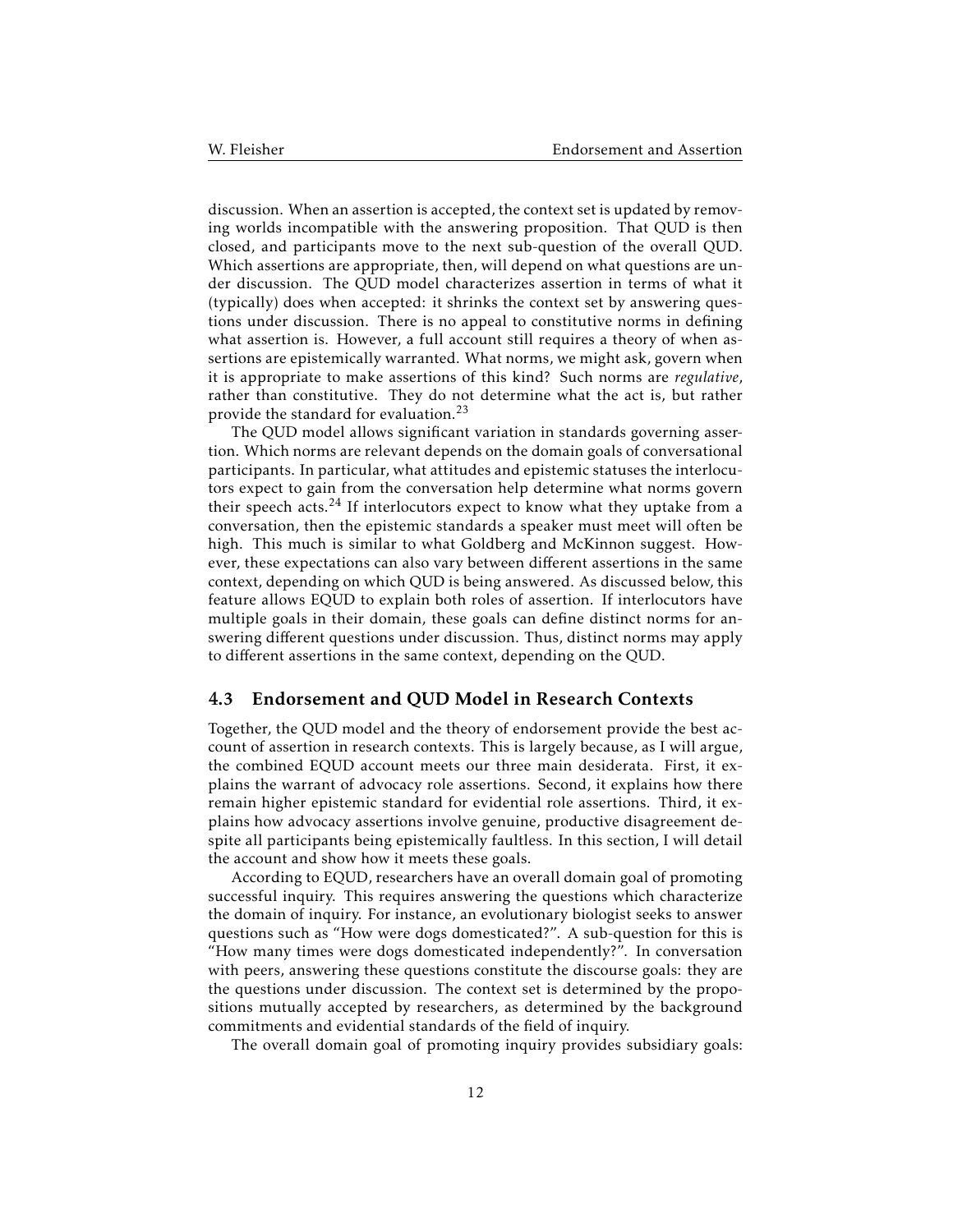sub-goals to be pursued as a means to the overall goal. The sub-questions in the discourse goals are one kind of subsidiary goal already acknowledged in QUD. I propose we recognize additional domain sub-goals. The EQUD model reflects this by including the subsidiary goals of adding evidence to the context set, and of promoting beneficial debate. Crucially, the presence of these sub-goals generates distinct epistemic norms for proposed answers to different kinds of QUDs.

The basic idea is that questions at the top of the QUD stack are questions about what evidence is available to researchers. QUDs at the bottom of the stack will be about which theories in the research domain are correct. The domain goals will normatively constrain attempts to answer these different kinds of questions. This basic idea is novel to EQUD, and is essential to its ability to address the three desiderata for an account of assertion in research contexts.

Assertions answering top-level questions require high epistemic standards, corresponding to the evidential standards of the relevant domain of inquiry. These assertions play the evidential role, and have a high-epistemic-standard regulative norm. This norm is a function of the domain goal to increase the available evidence for researchers. Researchers expect to update on, come to know, and deploy this information in subsequent research. Assertions answering top-level QUDs will thus be governed by a norm representing the standards for evidence possession in that domain.[25](#page-21-12)

Proposed answers to more fundamental questions further down the stack are constrained by a different norm. This norm is derived from the goal of promoting beneficial debate. Such discourse requires that there be productive disagreement, as researchers advocate for their own theories and criticize opposed positions. The norm of assertions aimed at this beneficial disagreement is provided by rational endorsement: researchers should only (advocacy) assert what they rationally endorse. This is due to endorsement's role as the appropriate attitude of committed advocacy during inquiry.

According to EQUD, which questions count as top-level and which count as bottom-level is also represented in a conversation's domain goals. This representational choice models the mutual agreement of the interlocutors regarding their research domain and the context of their conversation. Whether a question is top-level or bottom-level will reflect the goals and evidential standards of the question's specific domain of inquiry.

EQUD can be illustrated by another appeal to dog research. Suppose Gerry and Susan are biologists engaged in this domain. They have a domain goal of figuring out how dogs were domesticated, and this provides the question for the very bottom of the stack:  $(Q_1)$  "How were the ancestors of contemporary dogs domesticated?" Very close to the bottom of the stack is question  $(Q_2)$ "How many times were the ancestors of contemporary dogs domesticated?" At the top of the stack are questions concerning the results of experiments the researchers are engaged in, e.g., (*Q*3)"What are the results of DNA experiment  $X$ ?" and  $(Q_4)$ "What are the results of archaeological dig *Y*?" Gerry and Susan's subsidiary domain goals are to increase the evidence available to researchers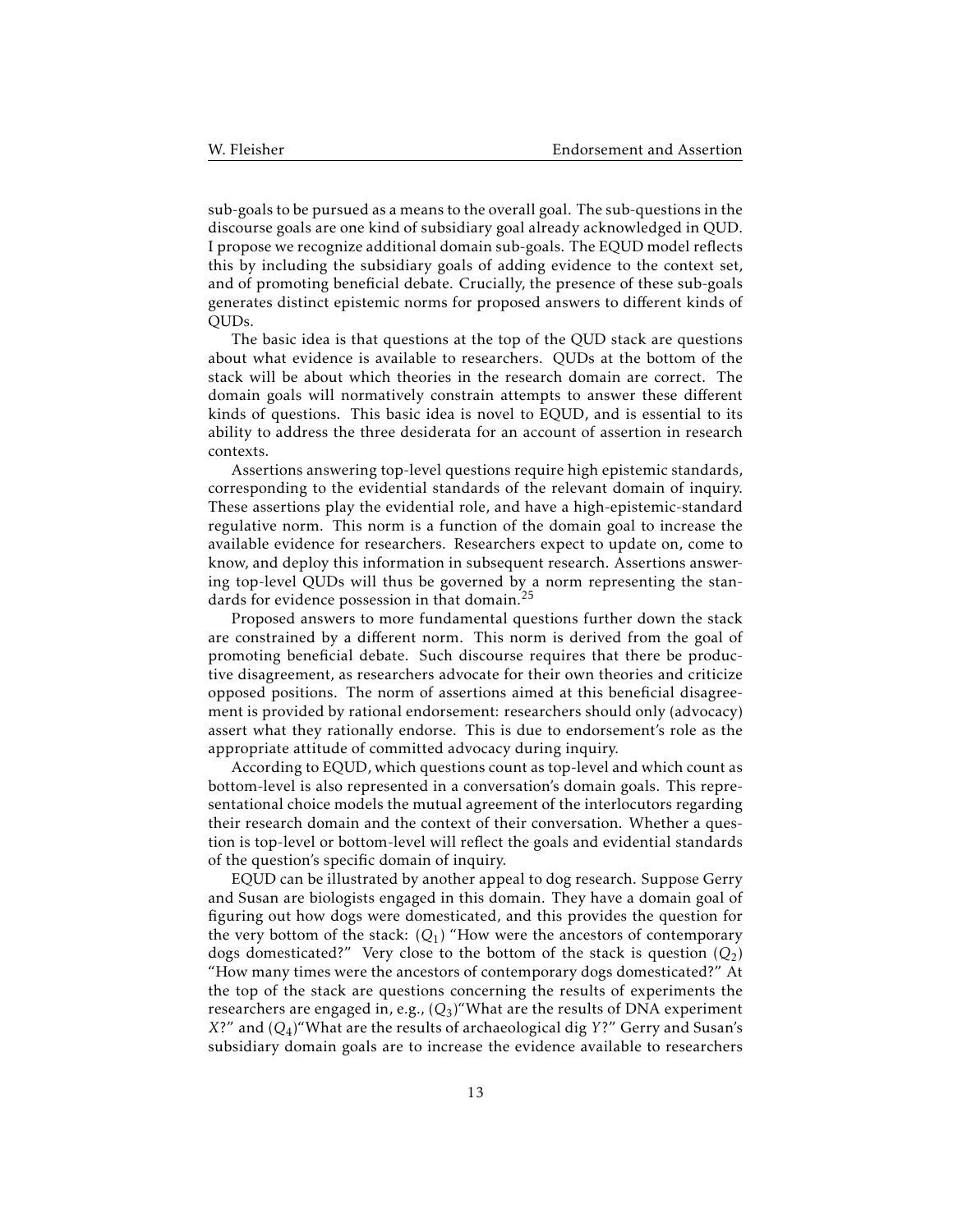in the domain, and to promote beneficial disagreement. Their context set is determined by those propositions already accepted as evidence in the domain.

Gerry runs experiment *X*, following all appropriate protocols for such experiments, and the results are  $x_1$ . She then asserts "The results of experiment *X* are  $x_1$ ." This assertion is warranted because she is answering question  $Q_3$ , which is governed by the high-evidential norm determined by the domain goal of increasing the evidence, and her experimentation meets this standard. In other words, she makes a warranted evidential role assertion. Susan, a cooperative interlocutor who recognizes all this, accepts the assertion as answering *Q*<sup>3</sup> and allows it to update the context set of the conversation.

Then, Gerry makes another assertion, a proposed answer to  $Q_2$ : "Dogs were domesticated twice." This proposition is not one she knows. Instead, given that she recognizes the epistemic difficulties of cutting-edge inquiry, she merely rationally endorses it. Further, she expects that Susan will not accept the proposed answer, and instead will refuse to update the context. Nonetheless, according to EQUD, this second assertion is also warranted. This is because Gerry and Susan have the domain goal of promoting beneficial disagreement, and asserting answers to bottom-level QUDs promotes this goal. Such assertions do this by prompting the requisite beneficial disagreement. In this case, in order to stop the common ground from being updated, Susan must deny Gerry's assertion. Moreover, in this kind of context, such a denial will require Susan to provide justification with explicit reasons, which is part of what creates the benefit of disagreement.

This example illustrates that the EQUD model meets the first two desiderata I stated for a theory of assertions in research contexts. First, it licenses renegade assertions like Gerry's answer to *Q*2. Second, it maintains that higher standards apply to evidential role assertions, like Gerry's assertion of the answer to *Q*3. It coherently meets both desiderata because it assigns distinct norms in the same conversation, depending on the stack-level of the question being answered. Gerry's case also illustrates how advocacy assertions can lead to *productive* disagreement. I now turn to a discussion of this third goal.

According to EQUD, disagreements are productive because assertions are proposals to update the common ground, which represents what is jointly accepted by conversational participants. If a participant allows an update they disagree with, they are left with inconsistency in what they accept. Thus, there is normative pressure to avoid inconsistency by either refusing the update or changing their mind. Moreover, refusal to accept an update begets a further expectation: providing reasons for the refusal. Thus, advocacy role assertions predictably lead to reasoned debate and disagreement, which benefits inquiry. This is how EQUD meets the third desiderata of explaining how renegade assertions can prompt genuine, productive disagreement, despite the disagree-ment being reasonable and epistemically faultless.<sup>[26](#page-21-13)</sup>

To illustrate, consider Gerry's case again. When Gerry asserts an answer to *Q*2, she proposes an update to the context set. If her assertion goes unchallenged, this update will result. However, Susan does not agree with this answer to the question. She endorses the single domestication account, and so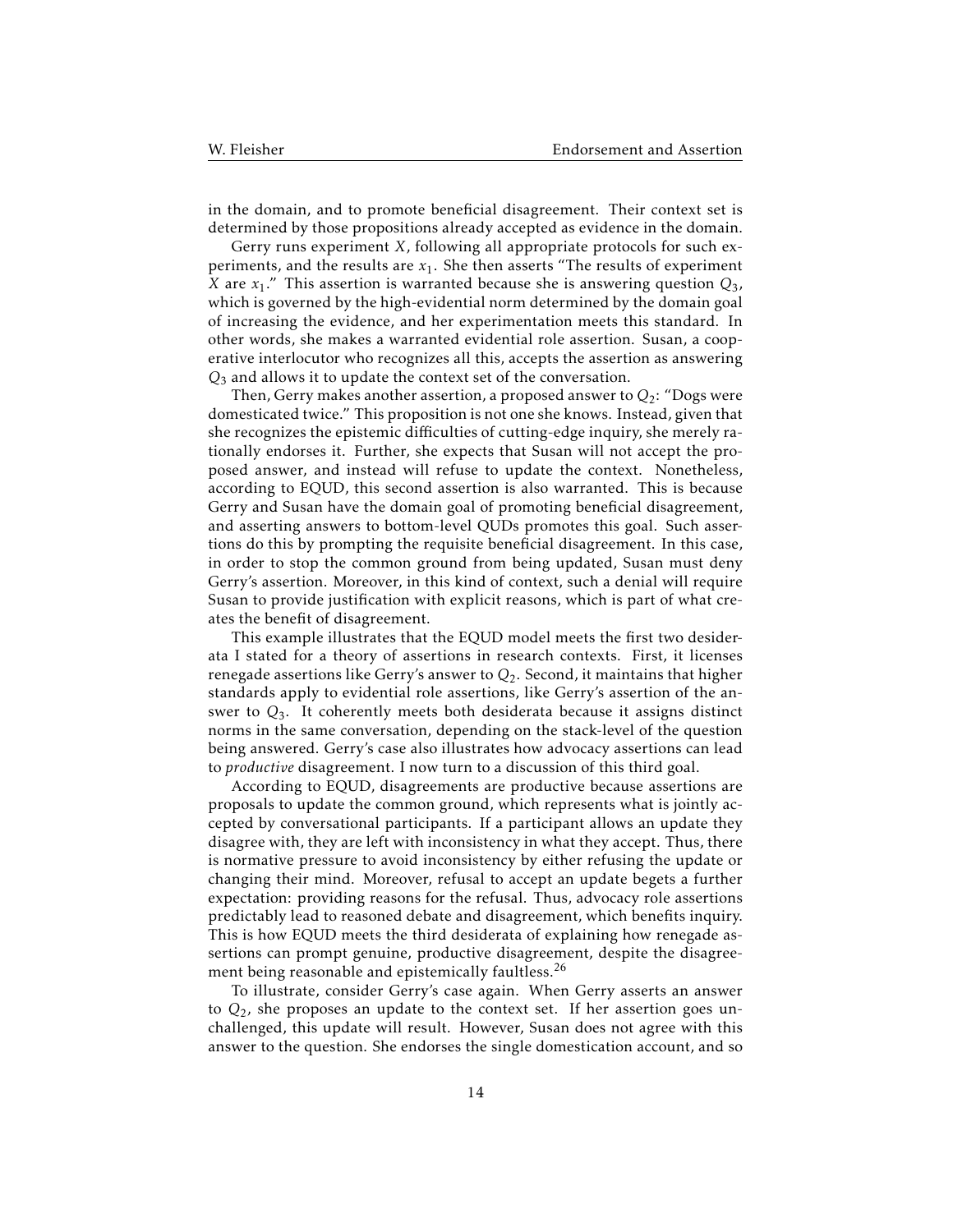is obligated to defend it (given the nature of endorsement as outlined above). Moreover, she has good reason to defend it, given the domain goal of promoting beneficial debate. Susan should thus refuse to allow Gerry's proposed update. She might do this by making a contrary assertion, or simply by saying something like "no, that's not right" or "I disagree." Given that the conversation is part of a rational inquiry, she will then be required to give reasons for her refusal. Her disagreement will obligate her to provide arguments against the two domestication account, or for the single domestication account. Thus, Gerry's advocacy assertion promotes beneficial debate because of what would happen if her interlocutors did not express disagreement.

One might worry about the sincerity of this disagreement. Researchers appear sincere in their disagreements, but usually sincerity requires that the subject believe what they are asserting. According to EQUD, however, expression of rational endorsement plays the same role in making advocacy role assertion sincere that beliefs play for assertions in other contexts. This is because endorsement is a subject's attitude of commitment and advocacy, one that has significant epistemic standards that must be met in order for it to be rational. It reflects the appropriate commitment of a researcher to her theory.<sup>[27](#page-21-14)</sup>

Thus, the EQUD model meets each of the three desiderata for an account of assertion in research contexts. To my knowledge, it is the only account that explicitly addresses all three goals. In the next section, I will consider whether context-sensitive constitutive norm accounts can meet these goals.

EQUD is the result of combining the theory of endorsement and the QUD model. I think this combination provides the best account of assertion in research contexts. One could endorse either of these theories independently. However, endorsement on its own does not provide an adequate account of assertion. The QUD does not provide an adequate account of assertion in research contexts, as it lacks the resources on its own to describe the appropriate normative and sincerity conditions for advocacy role assertions. Meanwhile, the two theories are coherent and work well together to describe the nature of conversation during inquiry. Moreover, each theory is independently motivated, and their coherence and success when combined in this context provides additional confirmation for both theories. In the next section, I will discuss why I think this combined EQUD theory is preferable to an amended version of constitutive norm accounts. For all these reasons, I think EQUD is the best theory available.

### 5 EQUD or Revised MMENA?

In section [3,](#page-5-0) I suggested that context-sensitive constitutive norm accounts have difficulty explaining the high epistemic standards required for warranted evidential assertions during inquiry. This is because they allow for epistemic standards to shift between conversations, depending on their purpose, but describe no mechanism for shifts within a conversation.

A proponent might point out, however that MMENA is already committed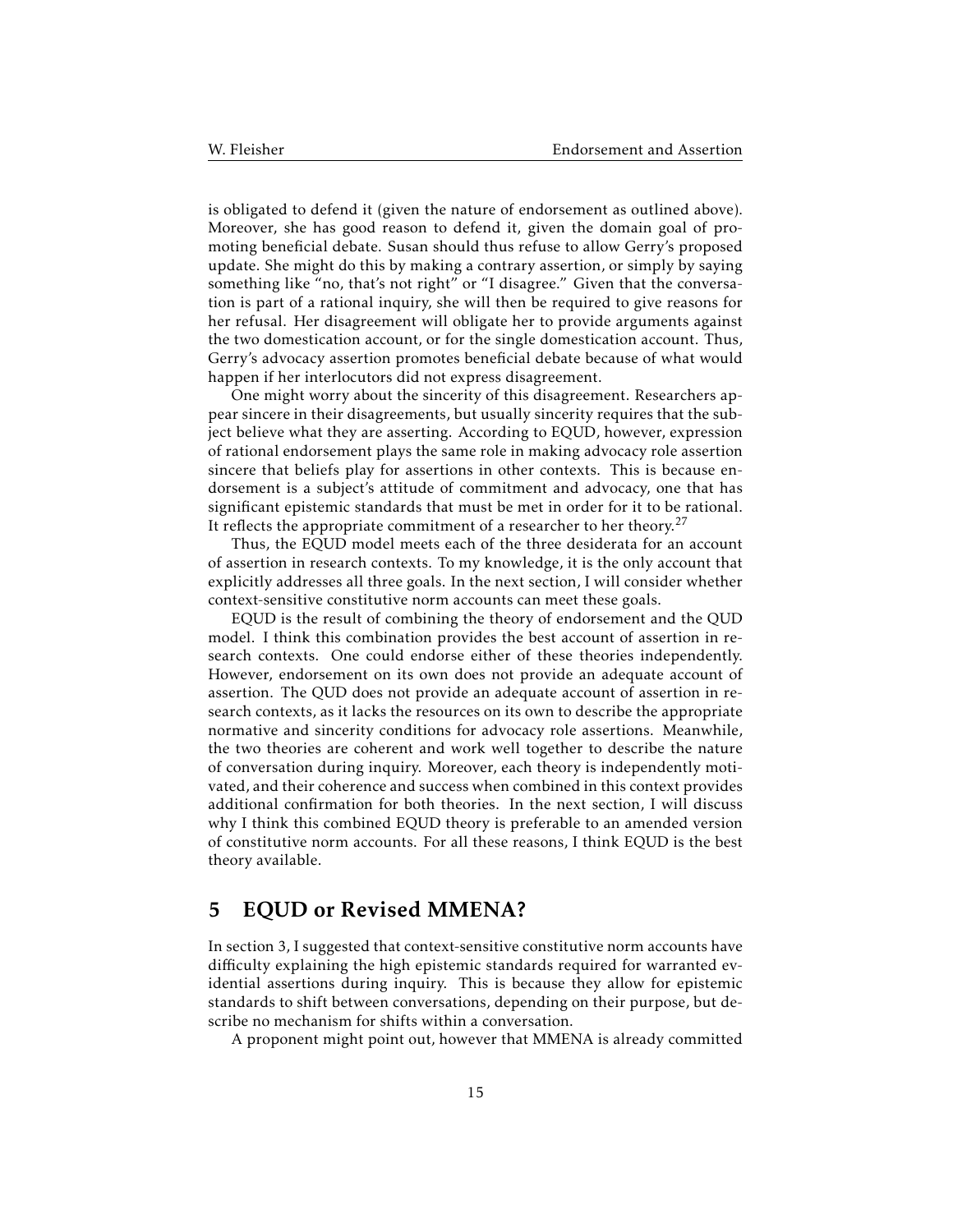to the idea that epistemic standards are set by the mutual beliefs of conversational participants. Couldn't this be used to allow for even more contextshifting? On the resulting picture, the standards shift within a conversation based on the mutual beliefs of the participants at that point in the conversation. Specifically, mutual beliefs about the goal of an assertion fix the standards for that assertion. Then MMENA would allow for differences in warrant based on the different roles being played by particular assertions. Thus, the view would meet the first two desiderata of accounting for both roles of assertion.

I will make three points in response. First, I acknowledge that most of what the imagined proponent of MMENA suggests is correct. Notice, however, that this defense involves significant revision. This revision involves adding features to the theory: adding both a reliance on a specific set of beliefs pertaining to aims of researchers, and additional context-shifting. These necessary additions are features of EQUD. To see this, consider what additional beliefs researchers must have on this revised account. First, they must recognize two distinct kinds of domain goals pursued in a conversation: 1) adding information to the common stock of evidence, and 2) promoting productive debate. Second, they must recognize there are two roles of assertion corresponding to these. Third, they must have some way of distinguishing the two kinds: presumably, by appeal to each assertion's subject matter, i.e., to what questions they attempt to answer. Fourth, researchers must believe the epistemic standards applied to different assertions depend on which role they play. Finally, they need beliefs about what is required for both the warrant and sincer-ity of advocacy role assertions.<sup>[28](#page-21-15)</sup> These features, which the revised MMENA would need to meet the first two desiderata, are the features I have argued for above. Thus, my theory provides a novel benefit even for defenders of contextsensitive constitutive norm accounts. They can adopt these features to make their own theories work better. Alternatively, they can adopt EQUD as part of their account, while remaining committed to the idea that there is a constitutive norm.

My second point in response, however, is that there remain reasons to prefer the full EQUD package to a modified version of MMENA. For one thing, once these necessary features have been added, the resulting view looks very similar to an updating account of assertion, rather than a constitutive norm account. The explanation of assertions in research contexts depends primarily on the background picture of conversational pragmatics. There is little work left to be done by the constitutive norm in explaining how advocacy role assertions work. That is to say, there is no need for an appeal to a *constitutive* norm once the background features of the EQUD model are available. Rather, the explanation is provided by the way assertions function—as means to pursue answers to questions—and the regulative norms which are derived from this function.

Third, and most importantly, the EQUD account is preferable because it meets the third desiderata. As outlined in section [4.3,](#page-11-0) EQUD provides an account of the productivity of disagreement resulting from advocacy role assertions. Moreover, this explanation is independently motivated: it involves fea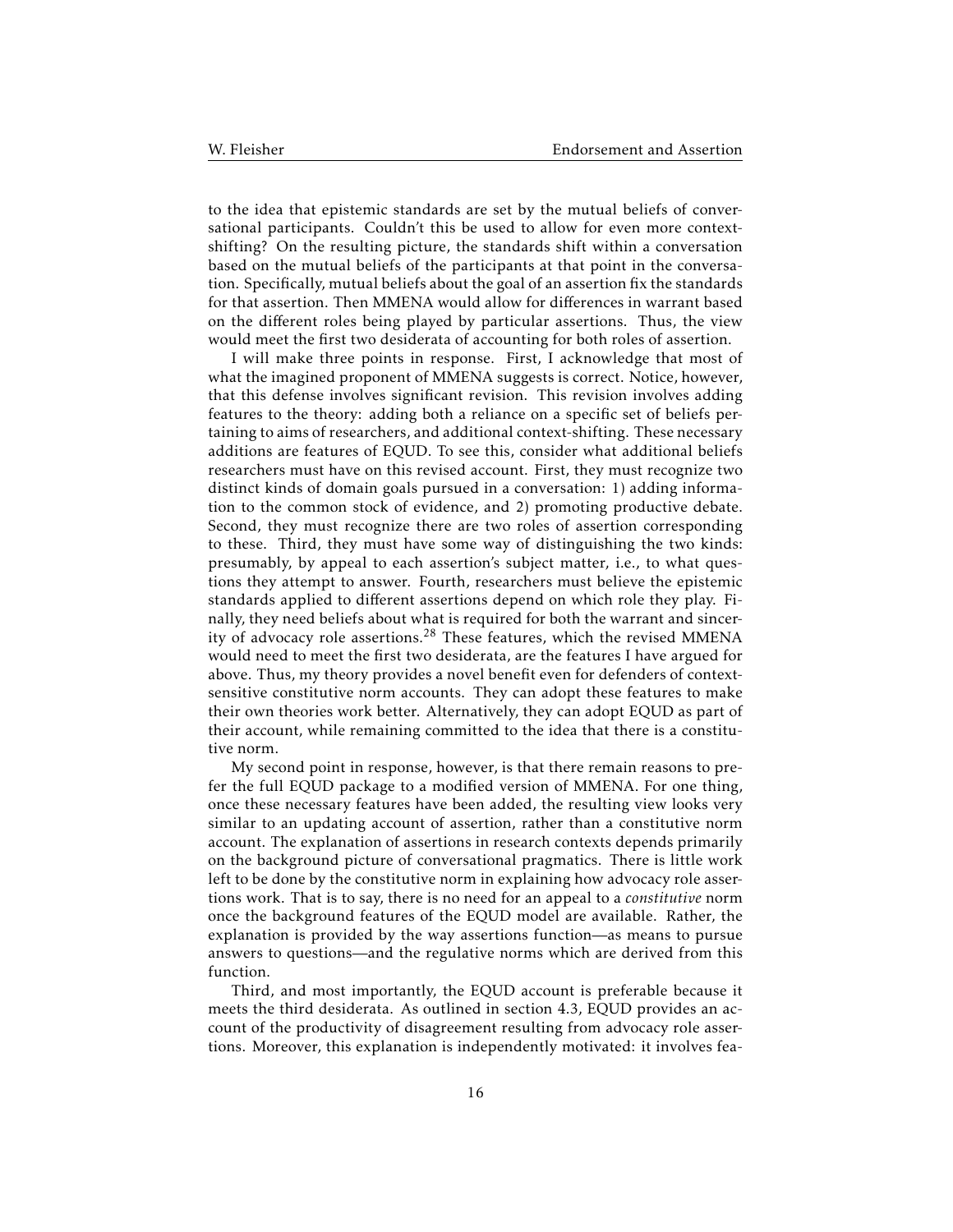tures of conversation we have independent reason to accept. Assertions are proposals to update the common ground. Conversational participants are expected to refuse updates they will not accept, and they are already expected to give reasons for such refusals. This much we already need to explain many conversational phenomena. EQUD appeals to this independently motivated theory of conversational pragmatics to explain the productivity of disagreement. It is part of a simple and coherent picture of how assertions function generally, with research contexts as a special case. Thus, EQUD has a significant advantage as an account of assertion in research contexts.

Moreover, it will not be easy to further revise MMENA to account for the third desiderata (of explaining productive disagreement). The view lacks resources to explain how advocacy role assertions promote productive disagreement. Crucially, MMENA explains all the normative responsibilities and entitlements generated by assertion in virtue of the constitutive norm. This is precisely the role the norm is meant to play. However, the norm's epistemic standards must be lowered for advocacy role assertions to count as warranted. But when the lowered standards have been met, the account has no way of explaining why an interlocutor might be required to dispute what has been asserted. The asserter has fulfilled their duties, and so there is no normative impetus left for the interlocutor to take issue with what has been asserted. All the normative impetus was supposed to be provided by the constitutive norm, but that norm has been satisfied. The constitutive norm does not help explain how productive disagreement occurs. So, MMENA's strategy for explaining the warrant of advocacy role assertions undercuts its ability to explain productive disagreement. This leaves proponents with a dilemma: either MMENA cannot account for the normative pressure which leads to productive disagreement (and thereby cannot explain productive disagreement); or it requires another source of normativity that does not rely on the constitutive norm, which undermines one of the main arguments for MMENA in the first place.

Of course, EQUD also counts speakers of advocacy role assertions as meeting all their normative requirements. But it is not committed to explaining all the normative aspects of assertion in virtue of a single constitutive norm. It has other resources to draw on from the general theory of conversational prag-matics of which it is a part.<sup>[29](#page-22-0)</sup> Thus, I think the first objection is met. MMENA advocates can take on board much of my discussion, though I think there are still good reasons to prefer the EQUD.

# 6 Potential Objections to EQUD

Before concluding, I will consider a few other potential worries for EQUD.

A first concerns whether renegade assertions are truly assertions. According to constitutive norm views, any speech acts not governed by the norm simply fail to be assertions, by definition, regardless of apparent similarities. Thus, renegade assertions must be a distinct kind of speech act.<sup>[30](#page-22-1)</sup> However, I think the EQUD account is preferable to treating these as different speech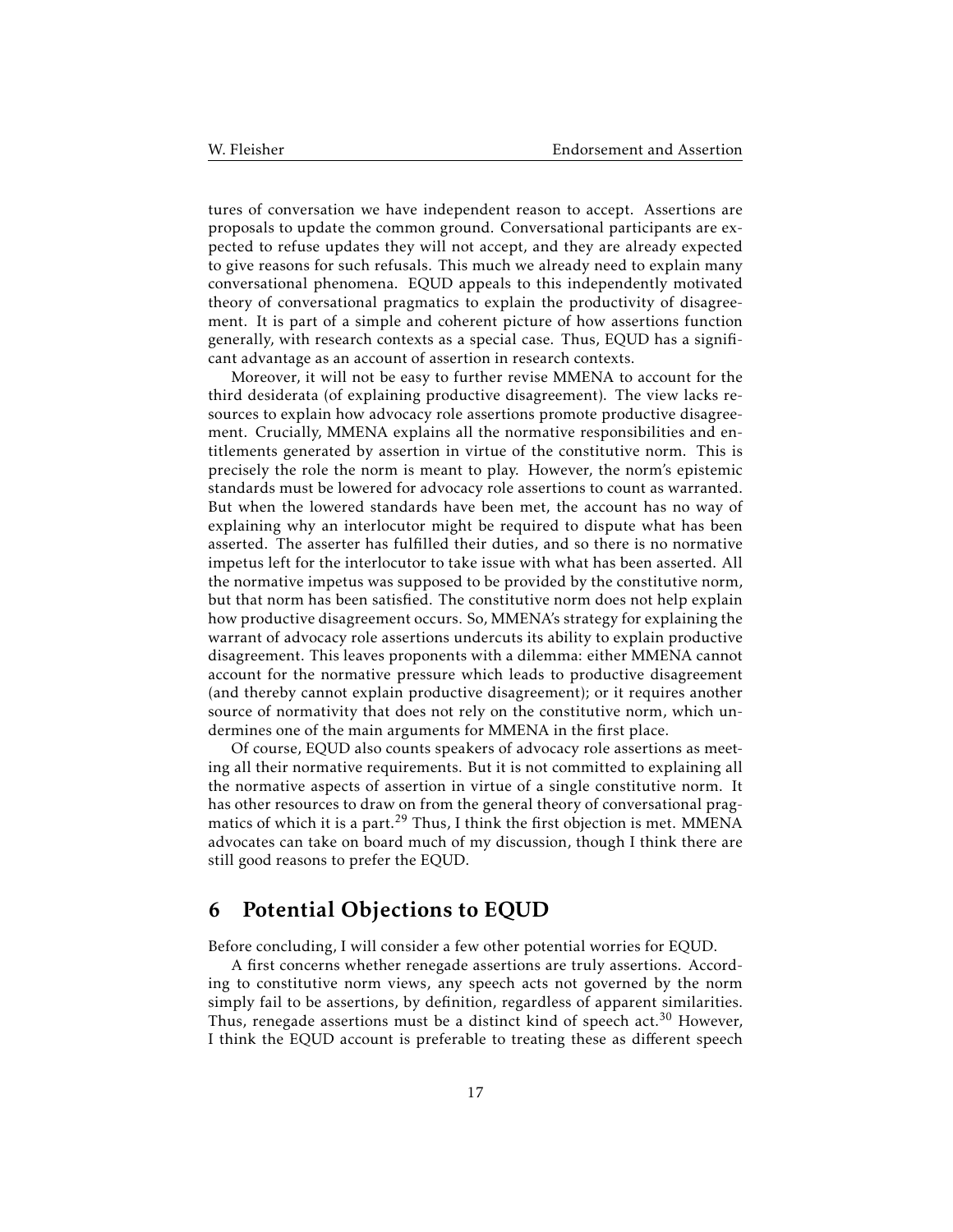acts. For one thing, it seems counter-intuitive that clearly similar speech acts are of a distinct species merely because of a different context. Moreover, many philosophers are explicitly claim they are asserting their philosophical theo- $ries.<sup>31</sup>$  $ries.<sup>31</sup>$  $ries.<sup>31</sup>$ 

More importantly, there are theoretical reasons to prefer EQUD, which treats them as assertions. Once again, the most important is that EQUD offers an explanation of the third desideratum. An account of renegade claims as distinct speech acts must offer an alternative explanation of disagreement. Moreover, it must provide one that justified treating the speech act as distinct from assertion: it would either need a different account of how disagreement works in conversation (i.e., one that didn't appeal to updating), or it would need to explain how the speech act is distinct from assertion, despite behaving just like assertion in updating the context.

Even if one finds these responses uncompelling, EQUD could still provide a useful account of the distinct speech act. During inquiry, researchers engage in speech acts which advocate their favored views. If these are not best called 'assertions', this cause no problem for EQUD. Rational endorsement is the appropriate norm for speech acts playing the advocacy role, while more is required of speech acts which play the evidential role. $32$ 

A second, related worry concerns whether disagreement in research contexts is best understood as involving assertions of first-order claims. Perhaps the surface appearance of such disagreement is merely apparent. Instead, the disagreement actually concerns higher-order claims about, e.g., the evidential support evidence provides a hypothesis. If so, perhaps EQUD's explanation of disagreeing assertion is not adequate.

It is true that many disagreements concern higher-order propositions, and sometimes this is not explicit. Nonetheless, we still need an account like EQUD to understand even these disagreements. They can be understood as disagreements over updating the common ground of a conversation. Not all updates are proposed using assertions of the very proposition describing the update: they could instead be proposed by implicature. One primary benefit of updating views like QUD is their explanation of how conversational implicature works [\(Roberts 2012;](#page-25-1) [Stalnaker 1984\)](#page-26-3). EQUD inherits this feature, and so allows that updates can be proposed by implicature. This explains disagreement over claims which are not explicitly stated. Some of these will be higher-order claims of the sort in question. The picture of productive disagreement for such implicated claims will be the same as proposed above.

Meanwhile, EQUD can explain cases that by all appearances are disagreements over first-order claims. It does so in essentially the same way it explains the implicit/higher-order disagreements: as involving refusals to update. It requires no explaining away of the appearance that the disagreements are firstorder. EQUD gives a unified picture of productive disagreement. It straightforwardly vindicates clearly first-order disagreements, while explaining implicit and/or higher-order disagreements using precisely the same machinery.

A third potential objection concerns researchers' reliability at recognizing the different kinds of assertions, and their reliability at recognizing when each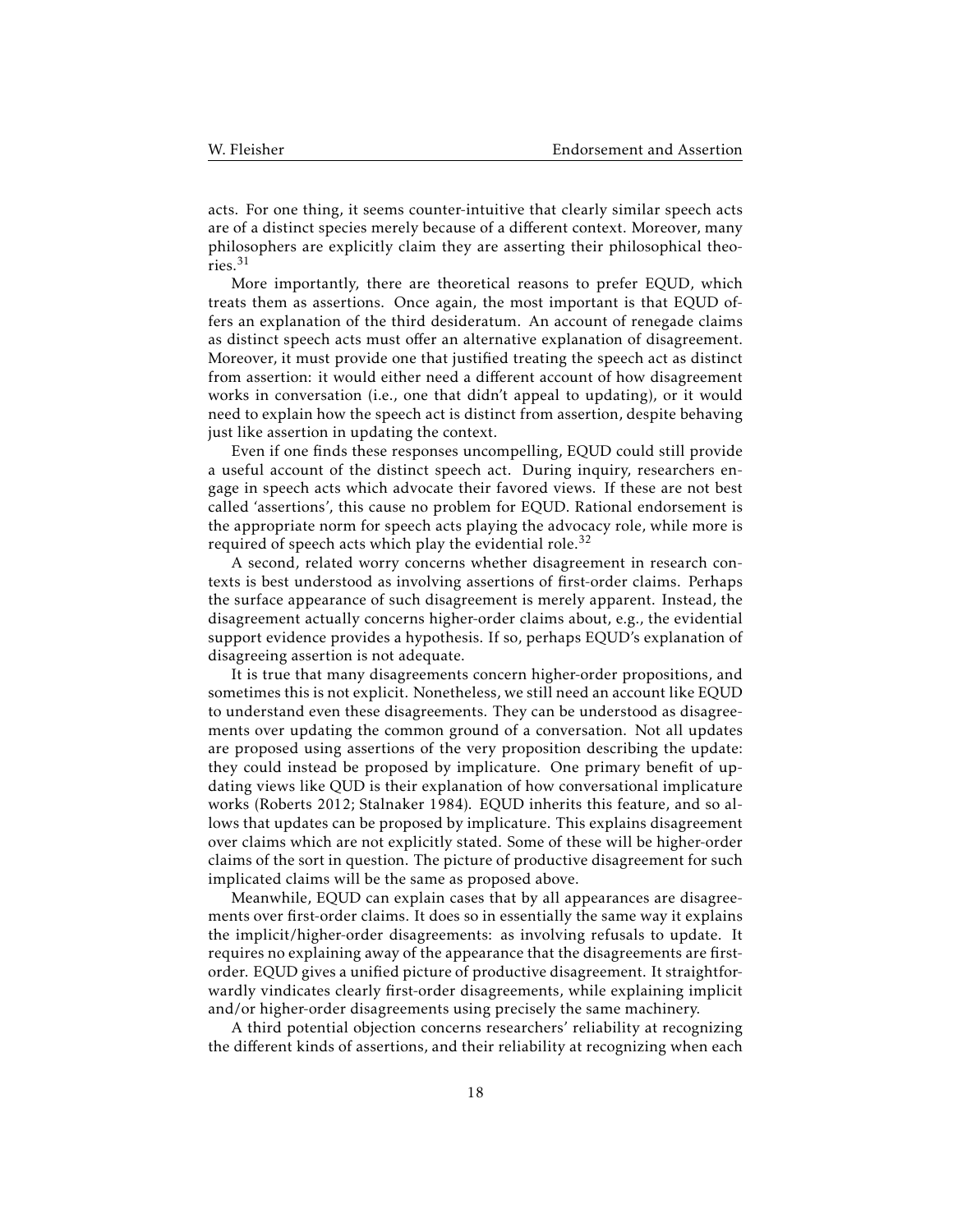role should be employed. Perhaps, one might worry, there is reason to doubt that subjects are sensitive to these distinctions. For one thing, it seems like some assertions might take place in an inquiry where a particular theory has begun to gain consensus, and it is unclear whether endorsement or belief is the appropriate attitude to have toward claims in those circumstances. There are thus both general and specific reasons to worry about whether researchers will be reliable at distinguishing when to make advocacy role or evidential role assertions.

While I admit that researchers are unlikely to make explicit the distinction between the two roles, I do think people are sensitive to the distinction. This sensitivity explains why few (honest) researchers are tempted to assert claims about evidence they are unsure of, but are willing to assert their theories. Just how reliable people will be in making these distinctions will depend on the details of their circumstances, and there will be borderline cases. Still, I think researchers are reliable enough much of the time. Moreover, and more importantly, I think an acceptance of EQUD would improve people's ability to make these distinctions. This is part of the normative benefit of the theory of endorsement and the EQUD model: it offers prescriptive guidance concerning when to make certain assertions, and when they should be avoided.

The final potential objection I will consider comes from Moorean propositions (MPs) [\(Moore 1993\)](#page-25-8) of the form:

(5) *p*, but I don't believe that *p*.

Moore's Paradox is that it seems absurd or contradictory to assert or even believe sentences of this form, despite their consistency. [\(Sorensen 1988,](#page-25-9) [2018;](#page-25-10) [Williams 2015\)](#page-26-10). These Moorean propositions seem intuitively irrational to be-lieve and unwarranted to assert.<sup>[33](#page-22-4)</sup>

MPs pose an apparent problem for EQUD. It predicts that sentences with a form like (5) should be perfectly felicitous in research contexts. According to EQUD, it seems that Gerry should be able to say:

(6) Dogs were domesticated twice, but I don't believe dogs were domesticated twice.

But (6) still sounds absurd, even uttered at an evolutionary biology conference. Thus, EQUD seems to make a false prediction. A solution to this problem must explain why MPs seem absurd, and why they seem inappropriate to assert, despite the truth of EQUD.

There are three considerations that together dissolve this Moorean problem for EQUD. First, a resolution of Moore's Paradox must explain why MPs are absurd to think, as well as to assert. Simply believing (5) leads to the intuition of absurdity. This suggests that an explanation of the absurdity of Moorean propositions themselves is required, and not merely assertions of them. So, I think Moore's paradox requires a solution like Sorensen's [\(1988\)](#page-25-9), which ex-plains Moorean absurdity in both thought and speech.<sup>[34](#page-22-5)</sup>

Sorensen argues that MPs like (5) are *blindspots*: propositions which cannot be rationally believed by particular subject, despite being consistent and even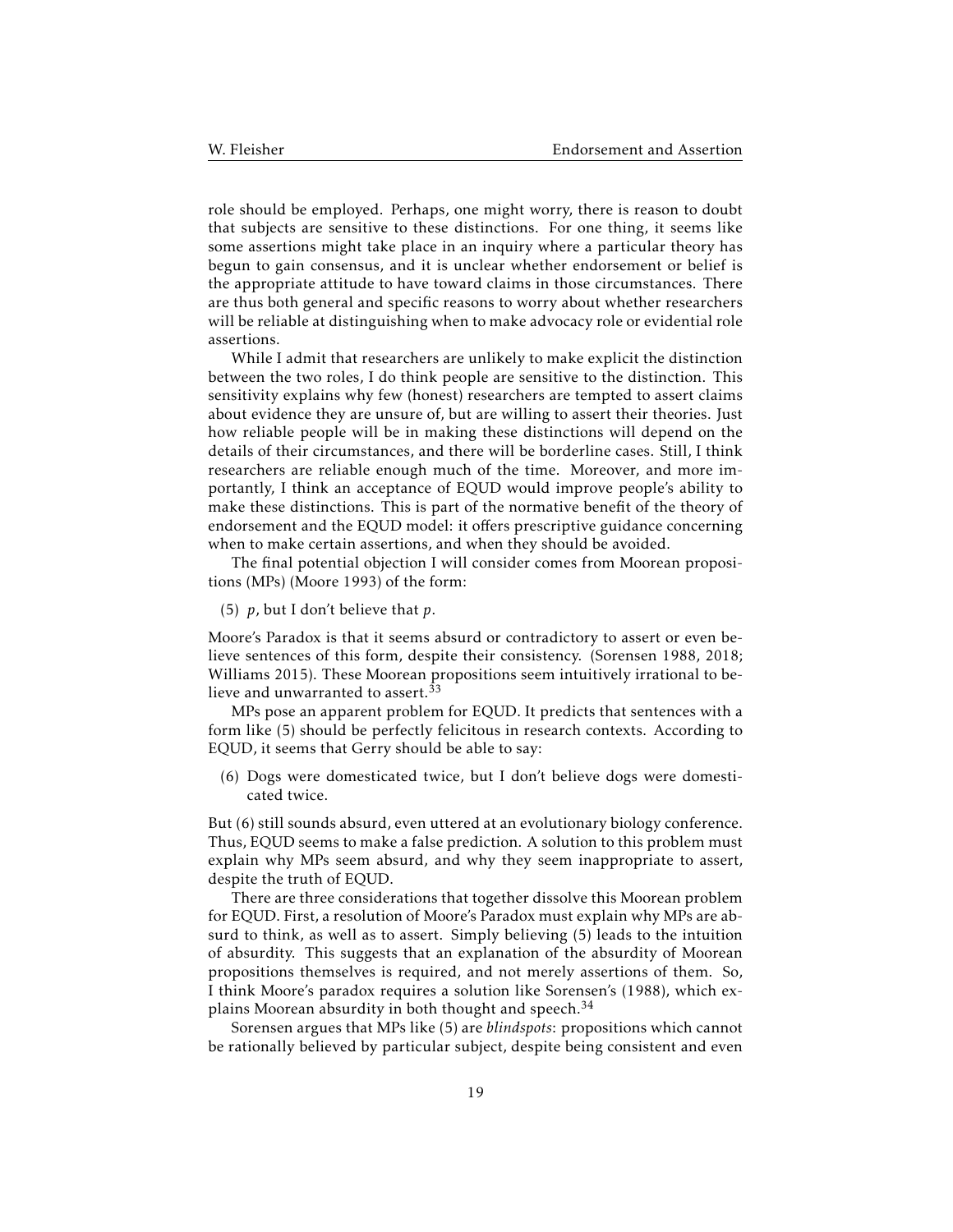knowable by others. This is because believing an MP commits the subject to believing inconsistent propositions, which is clearly irrational. For instance, suppose I believe (6). Then, from the first conjunct, I can infer that I believe dogs were domesticated twice. But the second conjunct states I do not believe dogs were domesticated twice. Hence, I believe inconsistent things (or would if I made simple, valid inferences). This explains the feeling of absurdity or contradictoriness about Moorean propositions. Moreover, that an MP is a blindspot is a feature of the proposition itself. This explains why sentences like (6) should sound absurd regardless of the context we find them in: they are always blindspots to belief, and thus will always have the feeling of being contradictory or absurd. EQUD thus does not need to provide an additional explanation of the absurdity of (6).

The second consideration is that some assertions of MPs seem warranted, despite their absurdity. Research contexts provide a number of such examples. [Hajek](#page-24-1) [\(2007\)](#page-24-1) and [Turri](#page-26-11) [\(2010\)](#page-26-11) both argue that eliminative materialist ´ philosophers are committed to omissive MPs like "Eliminativism is true but I don't believe it." Hajek points out that a large number of philosophical positions are similarly committed to MPs, especially given the strength of the pessimistic induction objection applied to philosophy. Assertions of these MPs by philosophers seem warranted: for instance, it is no objection to elimina-tivism that it licenses such assertions.<sup>[35](#page-22-6)</sup> Thus, many philosophers are already committed to MPs. EQUD explains how researchers can rationally make such commitments, despite their absurdity. Namely, philosophers are endorsing these claims, rather than believing them. Believing them will always be absurd, since they are blindspots.

Third, there are independent reasons why assertions like (6) will be uncommon in research domains, having to do with the advocacy role of assertion. In present conditions, asserting an MP like (6) may work to undermine a researcher's advocacy of their theory. Stating that one does not believe a claim usually undermines efforts to advocate that claim. As an illustration of this, consider a defense lawyer who is dutifully defending a client, despite all of the evidence of the client's guilt. The lawyer may not believe her client is innocent, given this evidence, and this might be common knowledge to everyone in the courtroom. It would still be inappropriate for the lawyer to say, "My client is innocent, but I don't believe that." This is because it would give the appearance of insincerity, and undermine her case. Similarly, we can explain why Gerry should not utter (6): it would undermine her advocacy. In the future, if endorsement and EQUD were to gain wide acceptance, this might change.

# Conclusion

I have argued that the EQUD model provides the best account of assertion in research contexts. It accounts for both advocacy role and evidential role assertions, and how both can be warranted in the same conversation. It also explains how disagreement in research contexts can be genuine and produc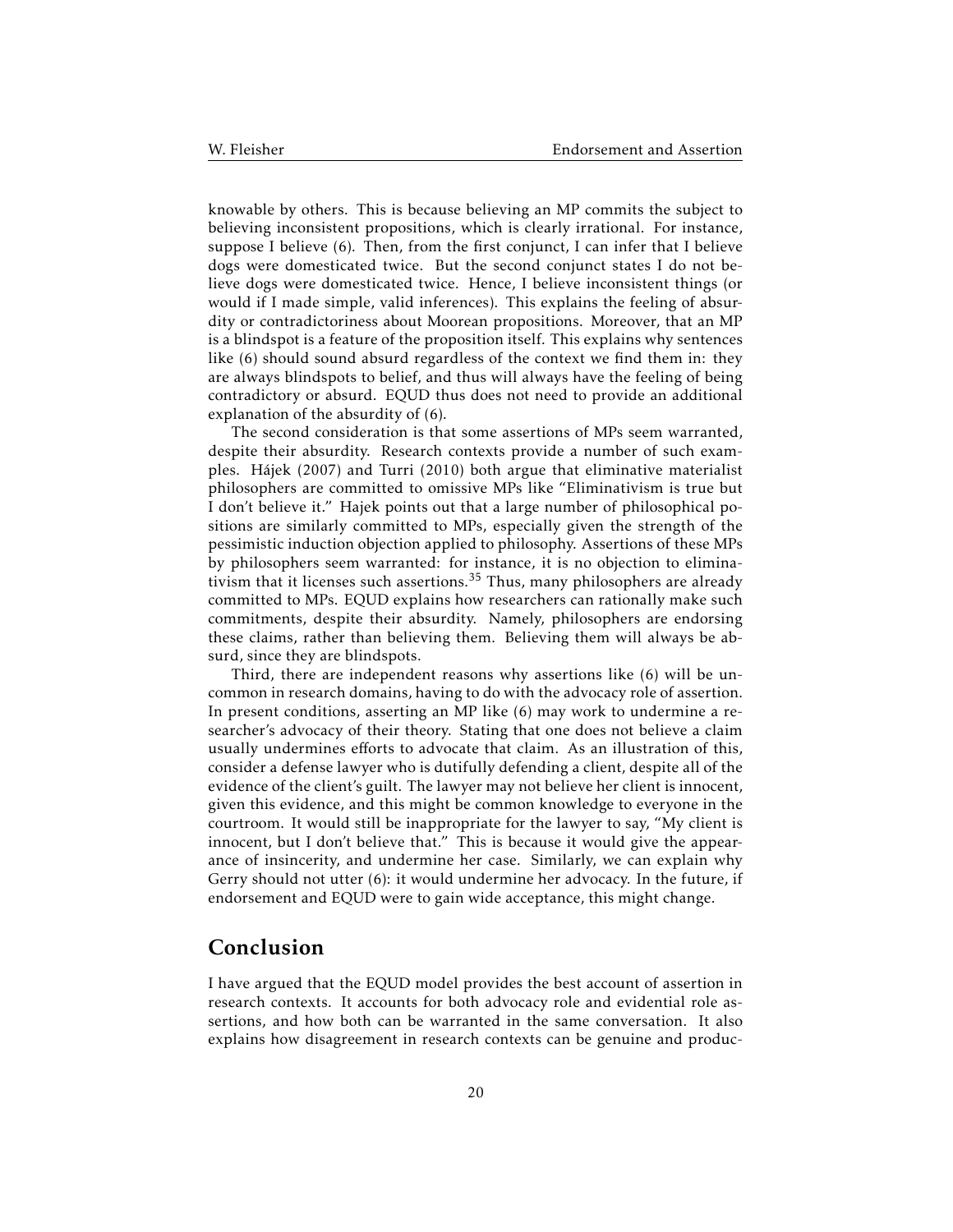tive, while being reasonable and faultless. Thus, the EQUD model meets all three desiderata for a theory of assertion in research contexts. Moreover, the success of EQUD provides additional support for the theory of endorsement, and for the QUD model of discourse pragmatics more generally.<sup>[36](#page-22-7)</sup>

### **Notes**

- <span id="page-20-0"></span>1. For instance, [Cohen](#page-23-12) [\(1995\)](#page-23-12), [Livengood, Sytsma, Feltz, Scheines, and Machery](#page-24-5) [\(2010\)](#page-24-5), [Van Fraassen](#page-26-12) [\(1980\)](#page-26-12), [Frances](#page-23-5) [\(2010\)](#page-23-5), [Whitt](#page-26-13) [\(1990\)](#page-26-13) [R. Laudan](#page-24-6) [\(1987\)](#page-24-6) and [Hajek](#page-24-1) [\(2007\)](#page-24-1). Moreover, [\(Goldberg](#page-23-7) ´ [\(2013,](#page-23-7) [2015\)](#page-23-3), and [Barnett](#page-22-8) [\(2019\)](#page-22-8)) have also recognized the need for a new propositional attitude in philosophy.
- <span id="page-20-1"></span>2. The literature on speech acts, and on assertion in particular, is vast and I will not attempt to completely summarize it here. For an overview and additional background on this literature, see [Brown and Cappelen](#page-22-9) [\(2011\)](#page-22-9); [MacFarlane](#page-25-11) [\(2011\)](#page-25-11); [Pagin](#page-25-12) [\(2016\)](#page-25-12).
- <span id="page-20-2"></span>3. There are also normative updating accounts: the asserter updates the context by guaranteeing the truth of the content asserted, and committing themselves to defending. Normative updating is endorsed by [MacFarlane 2011](#page-25-11) and [McKinnon 2015\)](#page-25-2).
- <span id="page-20-3"></span>4. For more on the success of KNA, see [Brown and Cappelen](#page-22-9) [\(2011\)](#page-22-9); [MacFarlane](#page-25-11) [\(2011\)](#page-25-11); [Pagin](#page-25-12) [\(2016\)](#page-25-12); [Scha](#page-25-4)ffer [\(2008\)](#page-25-4); [Williamson](#page-26-2) [\(2000\)](#page-26-2) and [Goldberg](#page-23-3) [\(2015\)](#page-23-3).
- <span id="page-20-4"></span>5. For instance, for belief [\(Bach 2008;](#page-22-10) [Grice 1991\)](#page-24-7), certainty [\(Beddor 2019;](#page-22-11) [Stanley 2008\)](#page-26-14), justification [\(Kvanvig 2011\)](#page-24-8), or justified belief [\(Douven 2006;](#page-23-13) [Lackey 2007\)](#page-24-9).
- <span id="page-20-5"></span>6. For examples of these kinds, see [Sosa](#page-26-15) [\(2015\)](#page-26-15) and [Scha](#page-25-4)ffer [\(2008\)](#page-25-4). Schaffer appeals to the kind of information updating account of assertion I prefer, but adds a question-sensitive knowledge norm to it.
- <span id="page-20-6"></span>7. One might be tempted to suggest that these are not assertions but a different kind of speech act. I will consider this objection in more detail in the final section.
- <span id="page-20-7"></span>8. I will focus discussion on Goldberg's account, as he specifically considers assertions in research contexts, and the differences between the two views will not affect my discussion. [DeRose](#page-23-8) [\(2016\)](#page-23-8), and [Gerken](#page-23-14) [\(2014,](#page-23-14) [2015\)](#page-23-4) also provide contextually sensitive accounts, but tie them to contextualism about knowledge, and thereby have greater difficulty with renegade assertions.
- <span id="page-20-8"></span>9. Goldberg ultimately modifies the account so that the standard is set by what it is reasonable to believe about the mutual beliefs interlocutors have [\(2015,](#page-23-3) 266). This detail will not be relevant here.
- <span id="page-20-9"></span>10. See, for instance, [Bonner, Baumann, and Dalal](#page-22-12) [\(2002\)](#page-22-12); [Geil and Moshman](#page-23-15) [\(1998\)](#page-23-15); [Kerr, MacCoun,](#page-24-10) [and Kramer](#page-24-10) [\(1996\)](#page-24-10); [Kerr and Tindale](#page-24-11) [\(2004\)](#page-24-11); [Laughlin, Bonner, and Miner](#page-24-12) [\(2002\)](#page-24-12); [Laughlin and](#page-24-13) [Ellis](#page-24-13) [\(1986\)](#page-24-13); [Mercier](#page-25-13) [\(2016\)](#page-25-13); [Mercier and Sperber](#page-25-14) [\(2011\)](#page-25-14); [Resnick, Salmon, Zeitz, Wathen, and](#page-25-15) [Holowchak](#page-25-15) [\(1993\)](#page-25-15). For an overview of this literature, see [Mercier and Sperber](#page-25-14) [\(2011\)](#page-25-14) and [Mercier](#page-25-13) [\(2016\)](#page-25-13).
- <span id="page-20-10"></span>11. This distinction is non-coincidentally similar to the logical empiricist distinction between theoretical statements and observational reports (see [Creath 2017](#page-23-16) and [Soames 2005\)](#page-25-16). However, it does not require commitment to logical empiricism.
- <span id="page-20-11"></span>12. For example, Goldberg says of an epistemologist that "...in light of what she reasonably regards as mutually believed among philosophers working in epistemology, she anticipates that her audience will expect that for any assertion she makes, she will be in a position to provide a defense of the assertion in question satisfying the standards for epistemology. ... it need merely conform to professional standards (of rigor, clarity, responsiveness to prevailing reasons, and so on" [\(2015,](#page-23-3) 261).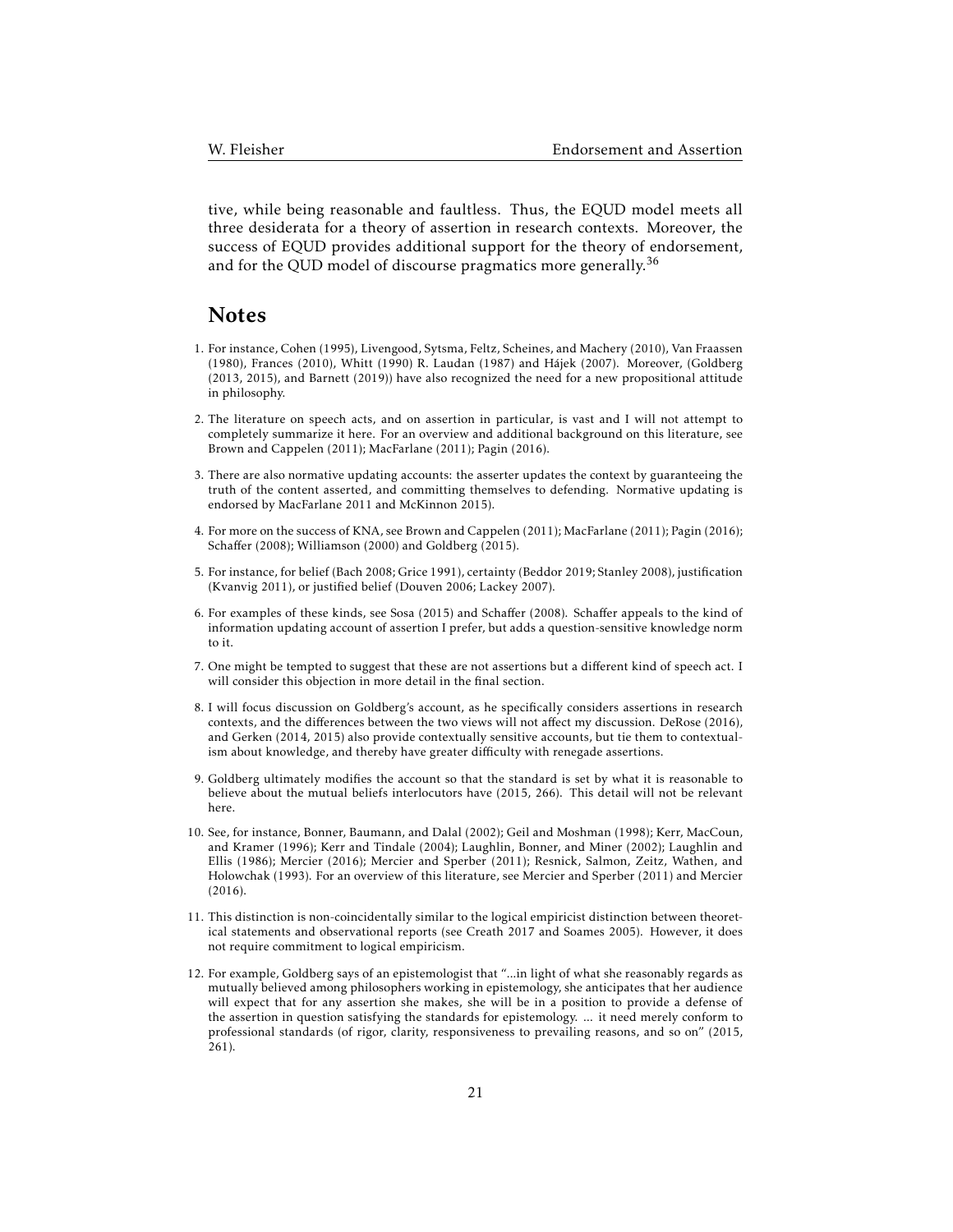- <span id="page-21-0"></span>13. Here, I am following [Scha](#page-25-4)ffer [\(2008\)](#page-25-4).
- <span id="page-21-1"></span>14. This notion of endorsement is inspired by the acceptance/belief distinction, especially by the work of L.J. [Cohen](#page-23-17) [\(1989\)](#page-23-17), [Levi](#page-24-14) [\(1980\)](#page-24-14), [Maher](#page-25-17) [\(1993\)](#page-25-17), and [Van Fraassen](#page-26-12) [\(1980\)](#page-26-12). Recently, several other philosophers have recognized the need for a provisional acceptance attitude of some kind, e.g., [Goldberg](#page-23-7) [\(2013\)](#page-23-7), [McKaughan](#page-25-18) [\(2007\)](#page-25-18), [Elgin](#page-23-18) [\(2010\)](#page-23-18), and [Barnett](#page-22-8) [\(2019\)](#page-22-8). I have argued that endorsement does the best job of playing this provisional acceptance role [\(Fleisher 2018\)](#page-23-2).
- <span id="page-21-2"></span>15. Here I am following [Van Fraassen](#page-26-12) [\(1980\)](#page-26-12) and [Whitt](#page-26-13) [\(1990\)](#page-26-13), who suggest that scientific acceptance has this feature as well.
- <span id="page-21-3"></span>16. The theory of endorsement is compatible with a wide variety of views about the nature of successful inquiry. I am inclined toward a version of veritism [Goldman](#page-23-19) [\(1986\)](#page-23-19).
- <span id="page-21-4"></span>17. This particular intrinsic/extrinsic distinction is inspired by [Steel](#page-26-8) [\(2010\)](#page-26-8), though I develop it differently. [Lougheed and Simpson](#page-25-19) [\(2017\)](#page-25-19) propose a similar distinction.
- <span id="page-21-5"></span>18. Several philosophers have pointed to considerations that I think are extrinsic epistemic reasons, e.g., McKinnon's [\(2015\)](#page-25-2) "distal" epistemic considerations. Longino's [\(1990;](#page-24-2) [1994\)](#page-24-15) theoretical and social virtues; and Solomon's [\(2007\)](#page-25-20) beneficial decision "vectors."
- <span id="page-21-6"></span>19. For these cases, and arguments that they are irrational, see [Firth](#page-23-20) [\(1981\)](#page-23-20), [Jenkins](#page-24-16) [\(2007\)](#page-24-16), [Berker](#page-22-13) [\(2013\)](#page-22-13), and [Greaves](#page-24-17) [\(2013\)](#page-24-17).
- <span id="page-21-7"></span>20. This discussion helps show why endorsement is preferable for promoting distribution of labor to a theory describing researchers as merely role-playing or pretending. Endorsement's resiliency is lacking from pretense. Moreover, as argued below, endorsement plays the role of making advocacy assertions sincere. Similarly, it helps explain researcher's felt sincerity when advocating their views, even when adopting views largely for social epistemic reasons. Endorsement also accounts for researchers identifying with their views, and desiring their success, even where that success is unlikely. It can do these things because it is an attitude of commitment. For more on these points, see [\(2018\)](#page-23-2).
- <span id="page-21-8"></span>21. For support of these claims see [Roberts](#page-25-1) [\(2012\)](#page-25-1) and [Beddor and Egan](#page-22-14) [\(2018\)](#page-22-14). [Scha](#page-25-4)ffer [\(2008\)](#page-25-4) also appeals to the model in constructing a contrastivist knowledge norm.
- <span id="page-21-9"></span>22. Generally, Roberts thinks there will only be a single immediate question under discussion at a time. I propose loosening this restriction, for reasons that will become clear below.
- <span id="page-21-10"></span>23. For more on this distinction, see [McKinnon](#page-25-2) [\(2015\)](#page-25-2).
- <span id="page-21-11"></span>24. In other words, uptake considerations do much of the work in determining what norms govern assertions. For the idea of uptake considerations, see [Egan](#page-23-21) [\(2014\)](#page-23-21).
- <span id="page-21-12"></span>25. One might worry than any such standards are still too high to vindicate evidential assertions. One of the reasons cited above to doubt theories is the pessimistic induction [\(L. Laudan 1978;](#page-24-18) [Psillos](#page-25-3) [1999\)](#page-25-3). Given the theory-ladenness of observation and evidence [\(Kuhn 1970\)](#page-24-19), the PI might give reason to doubt evidential claims as well. However, I suspect that evidential role claims will not be nearly so susceptible to the PI as theories themselves. Answers to high-stack, evidential questions are the sorts of things that persist, in some form or other, even as paradigms or traditions change. But even if this is not right, there is still plausibly some distinction between theory-laden evidence, and theories themselves. Some importantly distinct standard applies to assertions of evidence as compared to assertions of theories. This is all that is required for EQUD. The model is actually compatible with various forms of anti-realism.
- <span id="page-21-13"></span>26. For an explanation of the idea of faultless disagreement, see [Egan](#page-23-21) [\(2014\)](#page-23-21).
- <span id="page-21-14"></span>27. Goldberg [\(2015,](#page-23-3) 284) similarly argues for a sincerity requirement on assertion based on an attitude of commitment weaker than belief.
- <span id="page-21-15"></span>28. As noted above, I think there are reasons to prefer rational endorsement as a way of providing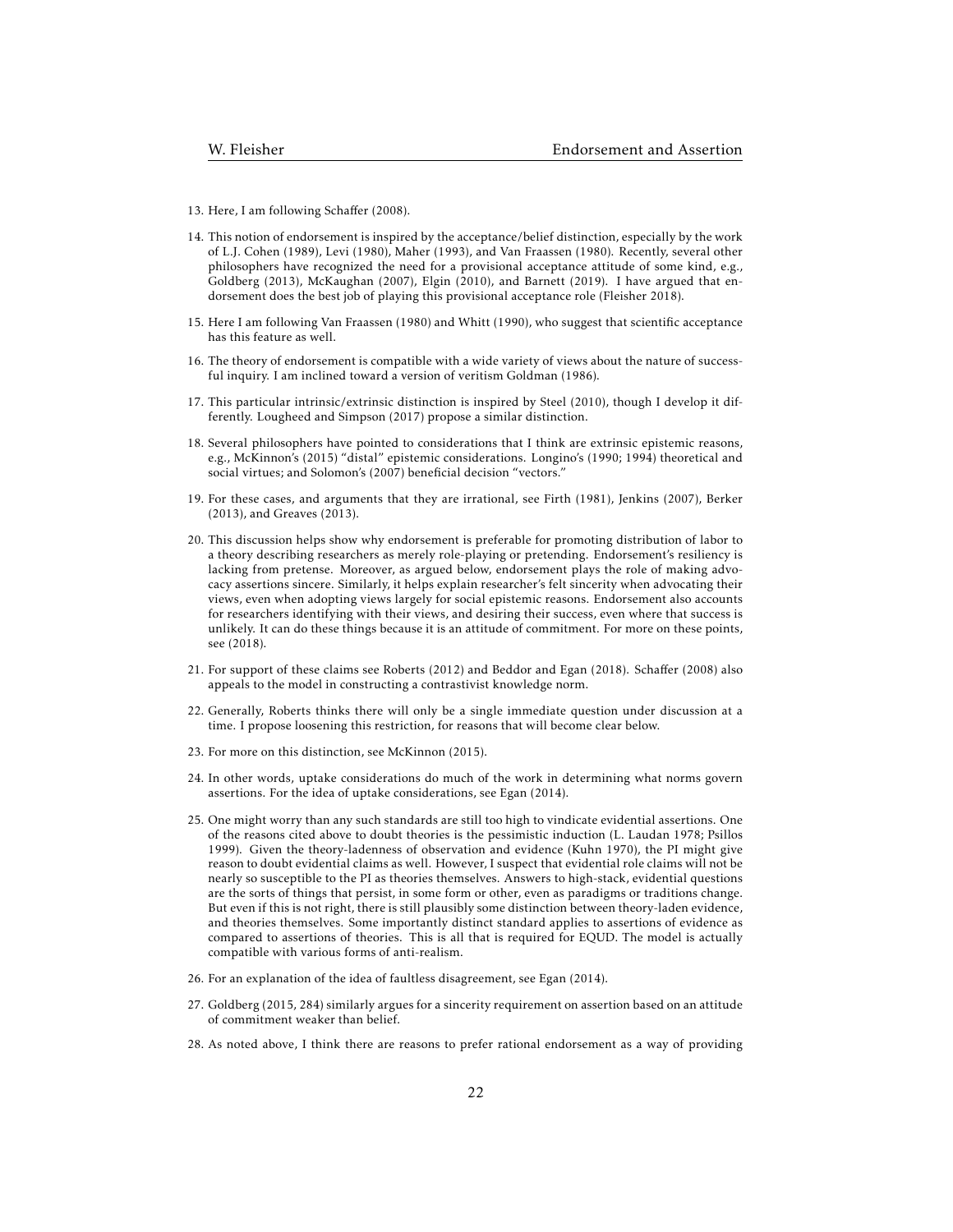this, as opposed to other proposed attitude's like Goldberg's treating-as-defensible/speculation, or Barnett's [\(2019\)](#page-22-8) inclination.

- <span id="page-22-0"></span>29. McKinnon's [\(2015\)](#page-25-2) SRN account may have an easier time accommodating the changes needed to explain the productivity of disagreement, since it appeals to a normative updating account based on those proposed by [McDowell](#page-25-21) [\(2002\)](#page-25-21) and [Brandom](#page-22-15) [\(1983\)](#page-22-15). However, this is in virtue of its appeal to updating, and not in virtue of its constitutive norm, for the same reasons just cited concerning the satisfaction of that norm. Furthermore, SRN would need to give up its "expressing knowledge" requirement, and it will also have trouble with providing an appropriate sincerity condition. For these reasons, I think EQUD remains preferable. There isn't space for a complete treatment of SRN here; I will leave it to defenders of that view to attempt the necessary modifications.
- <span id="page-22-1"></span>30. [Montminy and Skolits](#page-25-22) [\(2014\)](#page-25-22) argue for a position like this in defending knowledge contextualism from a self-undermining objection.
- <span id="page-22-2"></span>31. E.g., [DeRose](#page-23-8) [\(2016\)](#page-23-8); [Frances](#page-23-6) [\(2013\)](#page-23-6); [Goldberg](#page-23-3) [\(2015\)](#page-23-3); [Hajek](#page-24-1) [\(2007\)](#page-24-1). ´
- <span id="page-22-3"></span>32. This point still stands even if there is no such thing as assertion, as [Cappelen](#page-22-16) [\(2011\)](#page-22-16) argues.
- <span id="page-22-4"></span>33. There are many varieties of MP, but their differences are not crucial here. The version in (5) is actually hardest for EQUD to deal with, so I will focus on it. The existence of MPs is alleged to support KNA, since it offers an explanation for why assertions of MPs are unwarranted [\(Williamson 2000\)](#page-26-2).
- <span id="page-22-5"></span>34. I focus on Sorensen's solution here for reasons of preference and concreteness. Many solutions that follow Shoemaker's [\(1996\)](#page-25-23) priority thesis—that the explanation of the absurdity of believing MPs will also explain the absurdity of asserting MPs—should work to defend EQUD. For an overview of the literature on Moore's Paradox, see [\(Green & Williams 2007;](#page-24-20) [Williams 2015\)](#page-26-10).
- <span id="page-22-6"></span>35. For an example from outside inquiry, see [Williams](#page-26-16) [\(2013\)](#page-26-16).
- <span id="page-22-7"></span>36. Acknowledgments: For helpful comments and feedback on this paper, I would like to thank Austin Andrews, Anne Baril, D Black, Billy Dunaway, Peter van Elswyk, Andy Egan, Megan Feeney, Branden Fitelson, John Greco, Allan Hazlett, Jon Kvanvig, Susanna Schellenberg, Roy Sorensen, Ernest Sosa, and an anonymous referee at this journal.

### References

- <span id="page-22-10"></span>Bach, K. (2008). Applying pragmatics to epistemology. *Philosophical Issues*, *18*(1), 68- 88. doi: 10.1111/j.1533-6077.2008.00138.x
- <span id="page-22-8"></span>Barnett, Z. (2019). Philosophy without belief. *Mind*, *128*(509), 109–138. doi: 10.1093/ mind/fzw076
- <span id="page-22-11"></span>Beddor, B. (2019). Certainty first. *manuscript*.
- <span id="page-22-14"></span>Beddor, B., & Egan, A. (2018). Might do better: Flexible relativism and the QUD. *Semantics and Pragmatics*, *11*. doi: 10.3765/sp.11.7
- <span id="page-22-13"></span>Berker, S. (2013). Epistemic teleology and the separateness of propositions. *Philosophical Review*, *122*(3), 337–393. doi: 10.1215/00318108-2087645
- <span id="page-22-12"></span>Bonner, B. L., Baumann, M. R., & Dalal, R. S. (2002). The effects of member expertise on group decision-making and performance. *Organizational Behavior and Human Decision Processes*, *88*(2), 719–736. doi: 10.1016/S0749-5978(02)00010-9
- <span id="page-22-15"></span>Brandom, R. (1983). Asserting. *Nousˆ* , 637–650. doi: 10.2307/2215086
- <span id="page-22-9"></span>Brown, J., & Cappelen, H. (Eds.). (2011). *Assertion: New philosophical essays*. Oxford, New York: Oxford University Press.
- <span id="page-22-16"></span>Cappelen, H. (2011). Against Assertion. In J. Brown & H. Cappelen (Eds.), *Assertion: New philosophical essays.* Oxford University Press.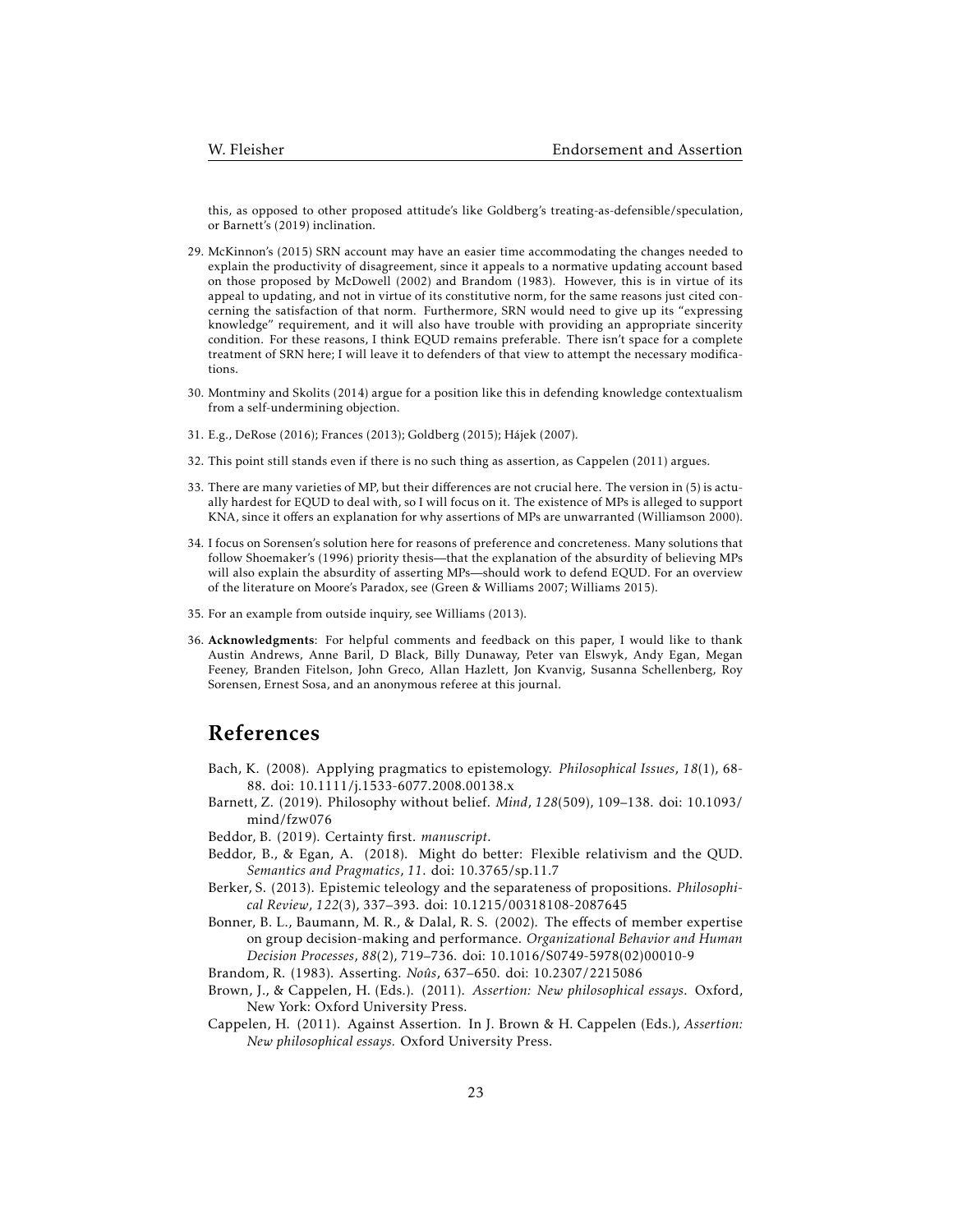- <span id="page-23-17"></span>Cohen, L. J. (1989). Belief and acceptance. *Mind*, *98*(391), 367-389. doi: 10.1093/ mind/XCVIII.391.367
- <span id="page-23-12"></span>Cohen, L. J. (1995). *An essay on belief and acceptance* (Reprint edition ed.). Oxford: Oxford University Press.
- <span id="page-23-16"></span>Creath, R. (2017). Logical empiricism. In E. N. Zalta (Ed.), *The Stanford Encyclopedia of Philosophy* (Fall 2017 ed.). URL = *<*https://plato.stanford.edu/archives/fall2017/entries/logical-empiricism/*>*.
- <span id="page-23-1"></span>Daley, J. (2017). *New study has a bone to pick with dog domestication findings.* https://www.smithsonianmag.com/smart-news/study-suggests-dogswere-domesticated-once-40000-years-ago-180964101/.
- <span id="page-23-11"></span>De Cruz, H., & De Smedt, J. (2013). The value of epistemic disagreement in scientific practice: The case of homo Floresiensis. *Studies in History and Philosophy of Science Part A*, *44*(2), 169–177. doi: 10.1016/j.shpsa.2013.02.002
- <span id="page-23-9"></span>DeRose, K. (2002). Assertion, knowledge, and context. *Philosophical Review*, *111*(2), 167-203. doi: 10.1215/00318108-111-2-167
- <span id="page-23-8"></span>DeRose, K. (2016). *The appearance of ignorance: Knowledge, skepticism and context,* (Vol. 2). Oxford: Oxford University Press.
- <span id="page-23-13"></span>Douven, I. (2006). Assertion, knowledge, and rational credibility. *Philosophical Review*, *115*(4), 449-485. doi: 10.1215/00318108-2006-010
- <span id="page-23-21"></span>Egan, A. (2014). There's something funny about comedy: A case study in faultless disagreement. *Erkenntnis*, *79*(S1), 73–100. doi: 10.1007/s10670-013-9446-3
- <span id="page-23-18"></span>Elgin, C. Z. (2010). Persistent disagreement. In R. Feldman & T. A. Warfield (Eds.), *Disagreement.* Oxford: Oxford University Press.
- <span id="page-23-20"></span>Firth, R. (1981). Epistemic merit, intrinsic and instrumental. *Proceedings and Addresses of the American Philosophical Association*, *55*(1), 5–23. doi: 10.2307/3131397
- <span id="page-23-2"></span>Fleisher, W. (2018). Rational endorsement. *Philosophical Studies*, *175*(10), 2649–2675. doi: 10.1007/s11098-017-0976-4
- <span id="page-23-5"></span>Frances, B. (2010). The reflective epistemic renegade. *Philosophy and Phenomenological Research*, *81*(2), 419–463. doi: 10.1111/j.1933-1592.2010.00372.x
- <span id="page-23-6"></span>Frances, B. (2013). Philosophical renegades. In D. Christensen & J. Lackey (Eds.), *The Epistemology of Disagreement.* Oxford University Press Oxford.
- <span id="page-23-0"></span>Frantz, L. A., Mullin, V. E., Pionnier-Capitan, M., Lebrasseur, O., Ollivier, M., Perri, A., . . . Dimopoulos, E. A. (2016). Genomic and archaeological evidence suggest a dual origin of domestic dogs. *Science*, *352*(6290), 1228–1231. doi: 10.1126/ science.aaf3161
- <span id="page-23-15"></span>Geil, D., & Moshman, M. (1998). Collaborative reasoning: Evidence for collective rationality. *Thinking & Reasoning*, *4*(3), 231–248. doi: 10.1080/135467898394148
- <span id="page-23-14"></span>Gerken, M. (2014). Same, same but different: The epistemic norms of assertion, action and practical reasoning. *Philosophical Studies*, *168*(3), 725–744. doi: 10.1007/ s11098-013-0156-0
- <span id="page-23-4"></span>Gerken, M. (2015). The epistemic norms of intra-scientific testimony. *Philosophy of the Social Sciences*, *45*(6), 568–595. doi: 10.1177/0048393115600527
- <span id="page-23-7"></span>Goldberg, S. (2013). Defending philosophy in the face of systematic disagreement. In D. Machuca (Ed.), *Disagreement and skepticism* (pp. 277–94). New York: Routledge.
- <span id="page-23-3"></span>Goldberg, S. (2015). *Assertion*. Oxford: Oxford University Press.
- <span id="page-23-19"></span>Goldman, A. I. (1986). *Epistemology and cognition*. Cambridge, MA: Harvard University Press.
- <span id="page-23-10"></span>Goldman, A. I. (2001). Experts: Which ones should you trust? *Philosophy and Phenomenological Research*, *63*(1), 85-110. doi: 10.2307/3071090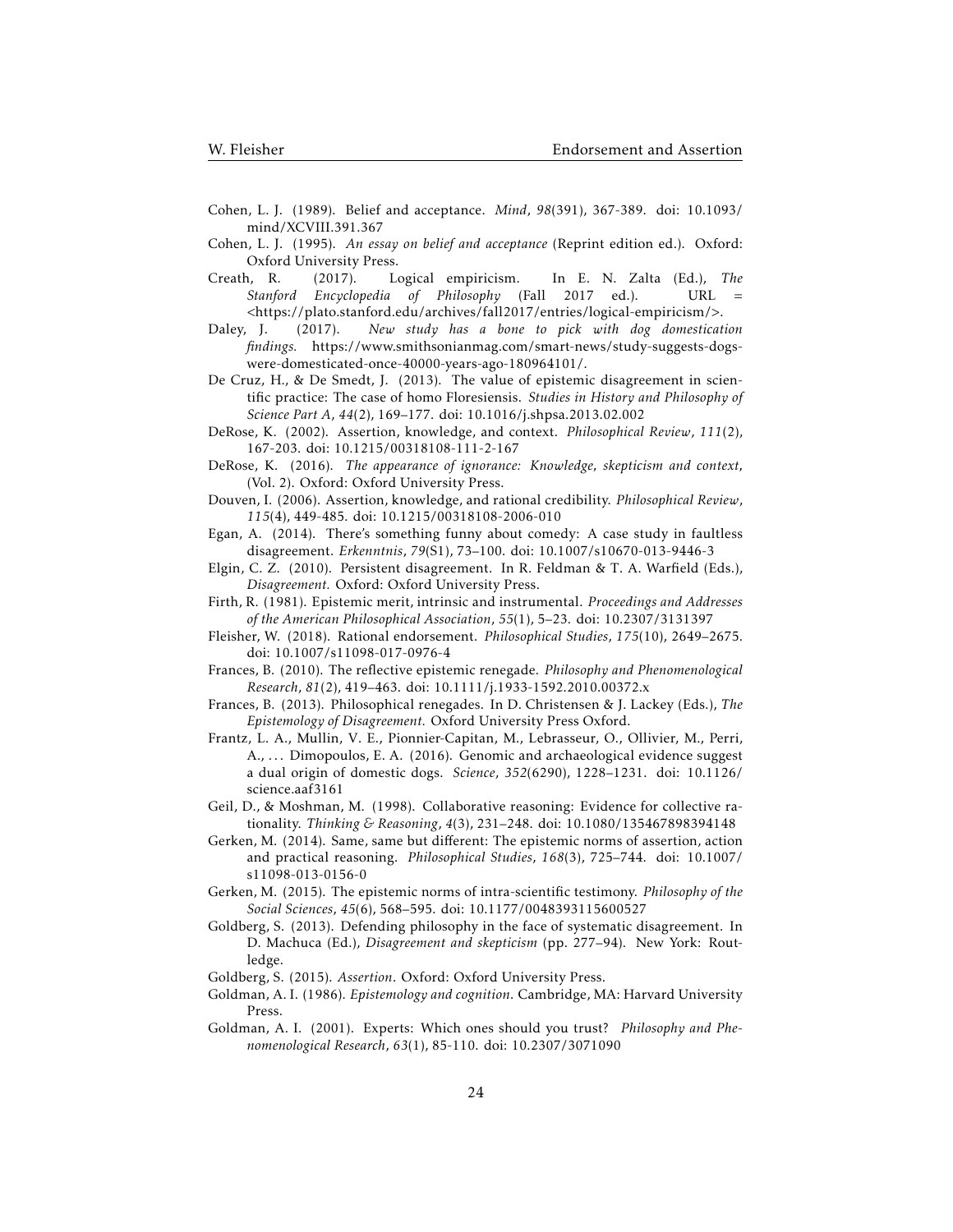- <span id="page-24-17"></span>Greaves, H. (2013). Epistemic decision theory. *Mind*, *122*(488), 915-952. doi: 10.1093/ mind/fzt090
- <span id="page-24-20"></span>Green, M., & Williams, J. N. (2007). Introduction. In M. S. Green & J. N. Williams (Eds.), *Moore's Paradox: New Essays on Belief, Rationality, and the First Person.* Oxford: Oxford University Press.
- <span id="page-24-7"></span>Grice, P. (1991). *Studies in the way of words*. Cambridge, MA: Harvard University Press.
- <span id="page-24-1"></span>Hájek, A. (2007). My philosophical position says P and I don't believe P. In M. S. Green & J. N. Williams (Eds.), *Moore's paradox: New essays on belief, rationality, and the first person.* Oxford: Oxford University Press.
- <span id="page-24-16"></span>Jenkins, C. (2007). Entitlement and rationality. *Synthese*, *157*(1), 25–45. doi: 10.1007/ s11229-006-0012-2
- <span id="page-24-10"></span>Kerr, N. L., MacCoun, R. J., & Kramer, G. P. (1996). Bias in judgment: Comparing individuals and groups. *Psychological Review*, *103*(4), 687. doi: 10.1037/0033 -295X.103.4.687
- <span id="page-24-11"></span>Kerr, N. L., & Tindale, R. S. (2004). Group performance and decision making. *Annual Review of Psychology*, *55*(1), 623-655. doi: 10.1146/annurev.psych.55.090902 .142009
- <span id="page-24-3"></span>Kitcher, P. (1990). The division of cognitive labor. *The Journal of Philosophy*, *87*(1), 5-22. doi: 10.2307/2026796
- <span id="page-24-19"></span>Kuhn, T. S. (1970). *The structure of scientific revolutions*. Chicago: University of Chicago Press.
- <span id="page-24-8"></span>Kvanvig, J. (2011). Norms of assertion. In J. Brown & H. Cappelen (Eds.), *Assertion: New philosophical essays* (pp. 233–250). Oxford University Press.
- <span id="page-24-9"></span>Lackey, J. (2007). Norms of Assertion. *Noûs*, 41(4), 594-626. doi: 10.1111/j.1468-0068 .2007.00664.x
- <span id="page-24-0"></span>Larson, G., Karlsson, E. K., Perri, A., Webster, M. T., Ho, S. Y., Peters, J., ... Fredholm, M. (2012). Rethinking dog domestication by integrating genetics, archeology, and biogeography. *Proceedings of the National Academy of Sciences*, *109*(23), 8878– 8883. doi: 10.1073/pnas.1203005109
- <span id="page-24-18"></span>Laudan, L. (1978). *Progress and its problems: Towards a theory of scientific growth*. Berkeley: Univ of California Press.
- <span id="page-24-6"></span>Laudan, R. (1987). The rationality of entertainment and pursuit. In *Rational changes in science* (pp. 203–220). Dordrecht: Springer.
- <span id="page-24-12"></span>Laughlin, P. R., Bonner, B. L., & Miner, A. G. (2002). Groups perform better than the best individuals on letters-to-numbers problems. *Organizational Behavior and Human Decision Processes*, *88*(2), 605–620. doi: pii/S0749597802000031
- <span id="page-24-13"></span>Laughlin, P. R., & Ellis, A. L. (1986). Demonstrability and social combination processes on mathematical intellective tasks. *Journal of Experimental Social Psychology*, *22*(3), 177–189. doi: pii/0022103186900223
- <span id="page-24-14"></span>Levi, I. (1980). *The enterprise of knowledge: An essay on knowledge, credal probability, and chance*. Cambridge, MA: MIT Press.
- <span id="page-24-4"></span>Lewis, D. (1979). Scorekeeping in a Language Game. *Journal of Philosophical Logic*, *8*(1), 339–359. doi: 10.1007/BF00258436
- <span id="page-24-5"></span>Livengood, J., Sytsma, J., Feltz, A., Scheines, R., & Machery, E. (2010, June). Philosophical temperament. *Philosophical Psychology*, *23*(3), 313-330. doi: 10.1080/ 09515089.2010.490941
- <span id="page-24-2"></span>Longino, H. E. (1990). *Science as social knowledge: Values and objectivity in scientific inquiry*. Princeton: Princeton University Press.
- <span id="page-24-15"></span>Longino, H. E. (1994). In search of Feminist Epistemology. *The Monist*, *77*(4), 472–485. doi: 10.5840/monist199477428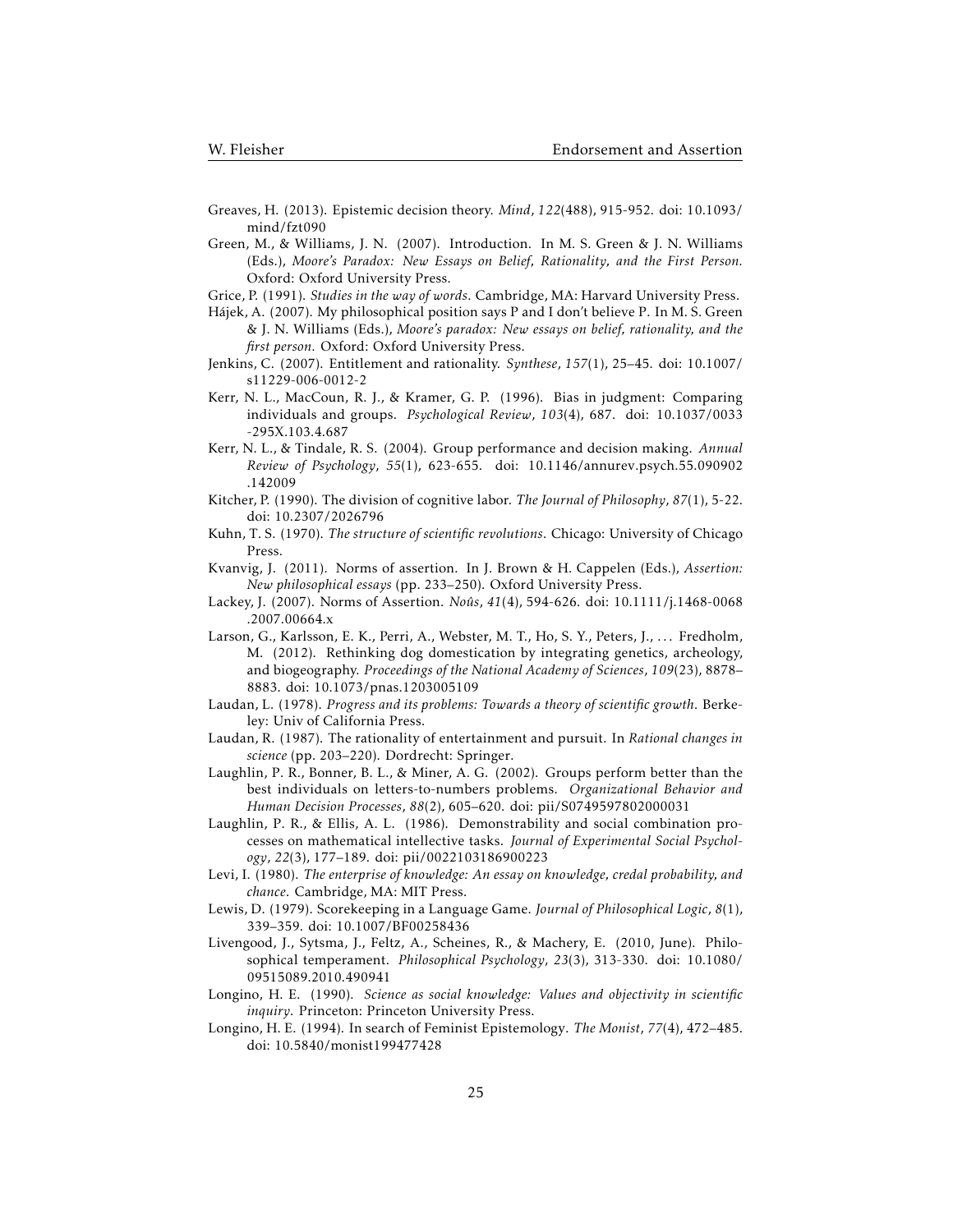- <span id="page-25-19"></span>Lougheed, K., & Simpson, R. M. (2017). Indirect epistemic reasons and religious belief. *Religious Studies*, *53*(2), 151–169. doi: 10.1017/S0034412516000202
- <span id="page-25-11"></span>MacFarlane, J. (2011). What is assertion? In J. Brown & H. Cappelen (Eds.), *Assertion.* Oxford: Oxford University Press.
- <span id="page-25-17"></span>Maher, P. (1993). *Betting on theories*. Cambridge: Cambridge University Press.
- <span id="page-25-21"></span>McDowell, A. (2002). Trust and information: The role of trust in the social epistemology of information science. *Social Epistemology*, *16*(1), 51–63. doi: 10.1080/ 210132798
- <span id="page-25-18"></span>McKaughan, D. (2007). *Toward a richer vocabulary for epistemic attitudes* (Unpublished doctoral dissertation). University of Notre Dame.
- <span id="page-25-2"></span>McKinnon, R. (2015). *The norms of assertion: Truth, lies, and warrant* (2015edition ed.). Houndmills, Basingstoke, Hampshire ; New York, NY: Palgrave Macmillan.
- <span id="page-25-13"></span>Mercier, H. (2016). The argumentative theory: Predictions and empirical evidence. *Trends in Cognitive Sciences*, *20*(9), 689-700. doi: 10.1016/j.tics.2016.07.001
- <span id="page-25-14"></span>Mercier, H., & Sperber, D. (2011, April). Argumentation: Its adaptiveness and efficacy. *Behavioral and Brain Sciences*, *34*(2), 94-111. doi: 10.1017/S0140525X10003031
- <span id="page-25-22"></span>Montminy, M., & Skolits, W. (2014). Defending the coherence of contextualism. *Episteme*, *11*(3), 319–333. doi: 10.1017/epi.2014.13
- <span id="page-25-8"></span>Moore, G. E. (1993). Moore's paradox. In T. Baldwin (Ed.), *G.E. Moore: Selected writings* (1edition ed.). London; New York: Routledge.

<span id="page-25-6"></span>Muldoon, R. (2013). Diversity and the division of cognitive labor. *Philosophy Compass*, *8*(2), 117–125. doi: 10.1111/phc3.12000

- <span id="page-25-12"></span>Pagin, P. (2016). Assertion. In E. N. Zalta (Ed.), *The Stanford Encyclopedia of Philosophy* (Winter 2016 ed.). URL = *<*https://plato.stanford.edu/archives/win2016/entries/assertion/*>*.
- <span id="page-25-3"></span>Psillos, S. (1999). *Scientific realism: How science tracks truth* (1edition ed.). London ; New York: Routledge.
- <span id="page-25-15"></span>Resnick, L. B., Salmon, M., Zeitz, C. M., Wathen, S. H., & Holowchak, M. (1993). Reasoning in conversation. *Cognition and Instruction*, *11*(3-4), 347–364. doi: 10.1207/s1532690xci1103\&4 11
- <span id="page-25-0"></span>Roberts, C. (2004). Context in dynamic interpretation. In L. R. Horn & G. Ward (Eds.), *The handbook of pragmatics* (pp. 197–220). Malden, MA: Blackwell.
- <span id="page-25-1"></span>Roberts, C. (2012). Information structure in discourse: Towards an integrated formal theory of pragmatics. *Semantics and Pragmatics*, *5*, 1–69. doi: 10.3765/sp.5.6
- <span id="page-25-4"></span>Schaffer, J. (2008, September). Knowledge in the image of assertion. *Philosophical Issues*, *18*(1), 1-19. doi: 10.1111/j.1533-6077.2008.00134.x
- <span id="page-25-7"></span>Sešelja, D., & Straßer, C. (2014). Epistemic justification in the context of pursuit: A coherentist approach. *Synthese*, *191*(13), 3111–3141. doi: 10.1007/s11229-014 -0476-4
- <span id="page-25-23"></span>Shoemaker, S. (1996). *The first-person perspective and other essays*. Cambridge: Cambridge University Press.
- <span id="page-25-16"></span>Soames, S. (2005). *Philosophical analysis in the twentieth century, volume 1: The dawn of analysis*. Princeton: Princeton University Press.
- <span id="page-25-5"></span>Solomon, M. (1994). Social empiricism. *Nousˆ* , *28*(3), 325–343. doi: 10.2307/2216062
- <span id="page-25-20"></span>Solomon, M. (2007). *Social empiricism*. Cambridge, MA: MIT press.

<span id="page-25-9"></span>Sorensen, R. (1988). *Blindspots*. Oxford: Clarendon Press.

<span id="page-25-10"></span>Sorensen, R. (2018). Epistemic paradoxes. In E. N. Zalta (Ed.), *The Stanford Encyclopedia of Philosophy* (Summer 2018 ed.). URL = *<*https://plato.stanford.edu/archives/sum2018/entries/epistemicparadoxes/*>*.